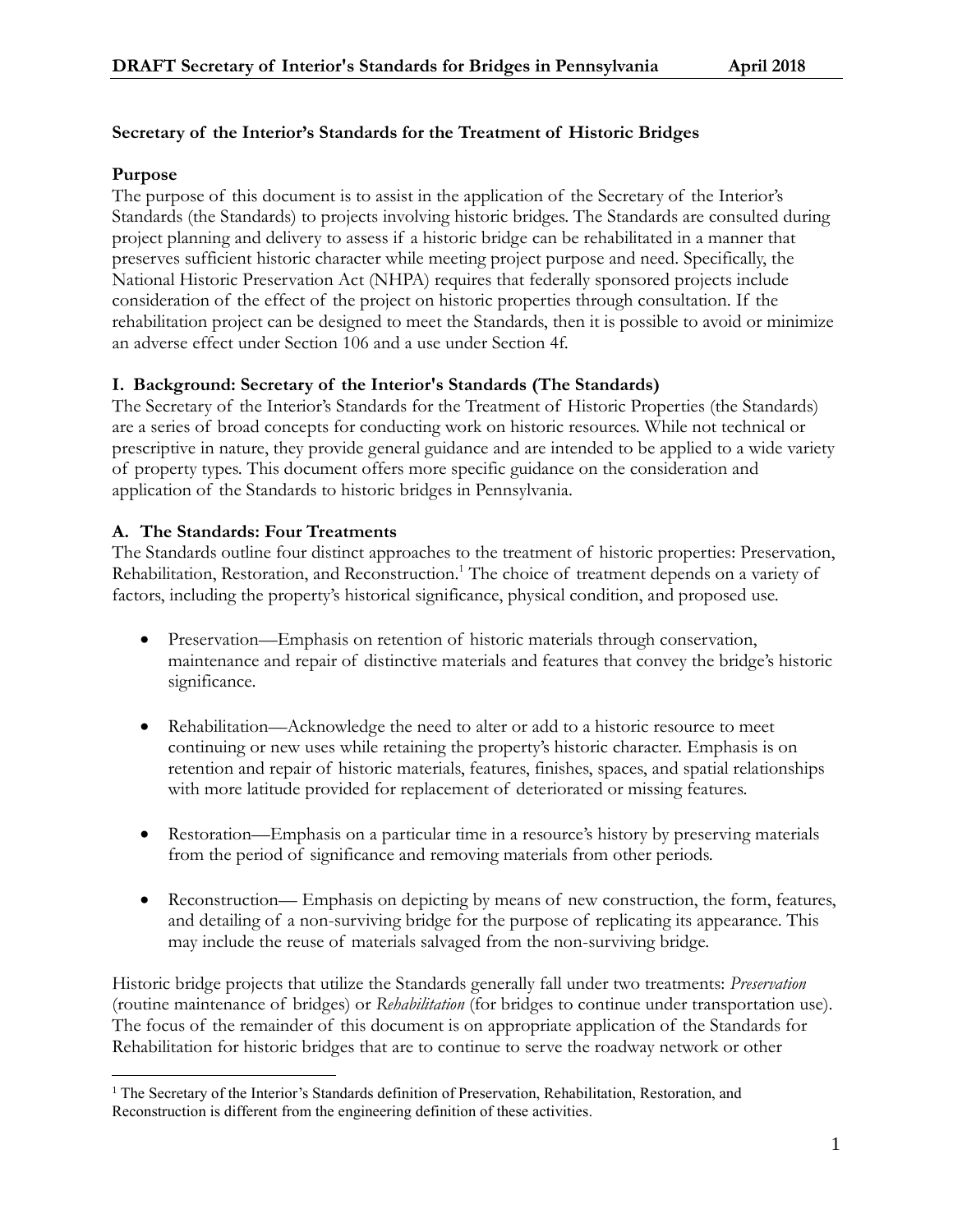transportation uses.

## **B. The Standards and National Register Significance**

The Standards embody two goals when conducting work on historic resources: 1) the preservation of historic materials and 2) the preservation of a resource's historic character. Therefore, when considering preservation or rehabilitation of a historic bridge, it is important to understand 1) why it is significant and considered eligible for or listed in the National Register, 2) what materials and features are historic, and 3) among the historic materials and features, which are critical to a bridge's ability to convey historic character (known as character defining features).

A brief discussion of the National Register and those features critical to conveying significance follows.

## **National Register Eligibility**

The National Register is the official list of the nation's historic properties considered worthy for preservation. Any property listed in or eligible for listing in the National Register, is considered historic. The types of properties recognized by the National Register include buildings, objects, sites, structures, and districts. Bridges are considered to be structures and may also be part of historic districts. A historic bridge is one that is listed in or eligible for listing in the National Register, either individually or as part of a historic district.

Whether National Register listed or eligible, a historic bridge receives the same level of consideration in project planning under NEPA, Section 106 and Section 4f. In order to be eligible for listing in the National Register, a property must meet the National Register Criteria for Evaluation. The criteria include consideration of a property's age, significance, period of significance, and integrity as outlined in more detail below.

*Age*: Generally, a property must be at least 50 years old to meet the age requirements for the National Register.

*Significance*: The National Register criteria for significance assess if a property is historically, culturally, architecturally, or technologically significant within a relevant historic context. Properties qualify for the National Register under at least one of four criteria:

- Criterion A. Association with events that have made a significant contribution to the broad patterns of our history; or
- Criterion B. Association with the lives of persons significant in our past; or
- Criterion C. Embodiment of the distinctive characteristics of a type, period, or method of construction or that represent the work of a master, that possess high artistic values, or that represent a significant and distinguishable entity whose components may lack individual distinction; or
- Criterion D. Have yielded, or may be likely to yield, information important in prehistory or history.

Historic contexts provide a perspective from which to evaluate a property's National Register significance and are organized by theme, geographical limits, and chronological period. The Statewide Bridge Inventory provides a context in which to evaluate the significance of the bridges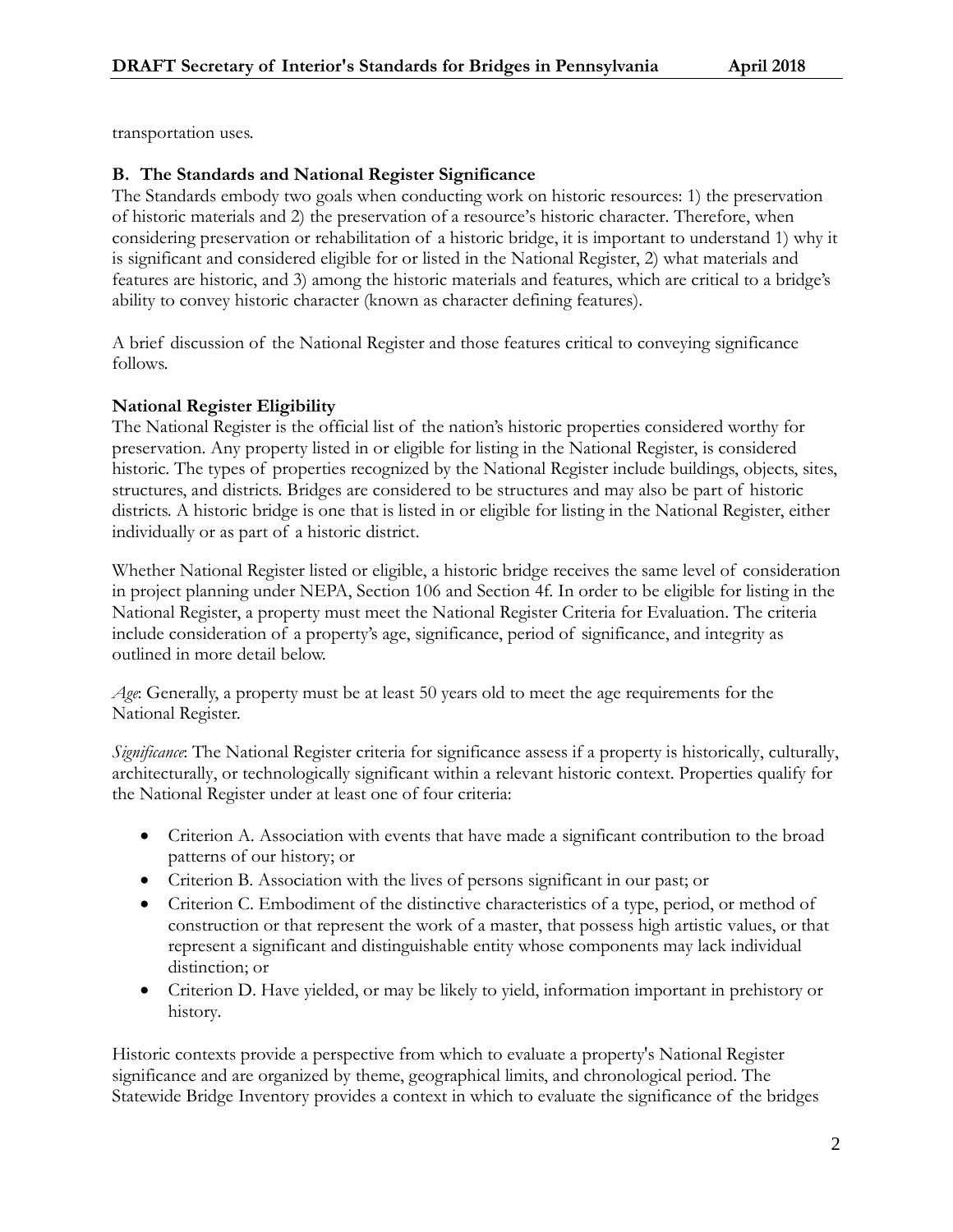of Pennsylvania. The context for the bridge inventory addresses the history of bridge technology in Pennsylvania and includes a discussion of bridge types and the evolution of materials and methods of design and construction. The historic bridges identified in the bridge inventory are generally eligible under Criteria A or C, as discussed in more detail below. The survey did not identify any bridges with National Register significance under Criteria B or D.

Finally, while relocated properties are not commonly National Register eligible, some types of bridges could be individually eligible under Criteria Consideration B: Moved Properties. Metal trusses were marketed as portable, and many of these bridges have historically and more recently been relocated to off-system uses, such as pedestrian bridges. If these bridges retain their historic appearance and function in the manner for which they were designed, then they may continue to be National Register eligible despite relocation.

*Period of significance* refers to the span of time during which significant events and activities occurred. Events and associations with historic resources are finite; most resources have a clearly definable period of significance. To understand which features of a bridge are important to conveying significance, it is important to know the National Register period of significance for a bridge.

*Integrity* refers to the ability of a property to convey how it appeared during the period of significance. For a bridge to have sufficient integrity to convey significance, it must retain its historic appearance and materials and its ability to function in the way it was designed. A bridge would no longer be considered eligible for the National Register if it can no longer convey the character or appearance of the period of significance. The inability of a historic property to convey significance is usually directly related to the loss of integrity.

A property has a high level of integrity if it possesses characteristics that convey its significance through its setting, materials, design, location, workmanship, feeling, and association. More detail on the seven aspects of integrity is provided below.

- 1. Setting is the physical environment of a historic resource. This includes the character of the location and how the bridge is situated in relationship to other features, such as the roadway and landforms.
- 2. Materials are the elements that were originally combined to construct the structure and are an important aspect for historic bridges.
- 3. Design is the combination of elements that create the form, plan, space, structure, and style of a resource. Historic bridges are often significant as reflections of the technology of bridge design.
- 4. Location is the place where the bridge was originally constructed or where a historic event occurred.
- 5. Workmanship is evidence of the builder's craft skills and technology.
- 6. Feeling is the appearance of the bridge in terms of its expression of the aesthetic or historic sense of a particular time period.
- 7. Association is the direct link between an important historic event or person and the bridge.

The evaluation of integrity must be grounded in an understanding of a property's physical features and how they relate to its significance. Bridges do not need to retain all seven aspects of integrity to be able to convey their significance and certain elements of integrity may have more importance.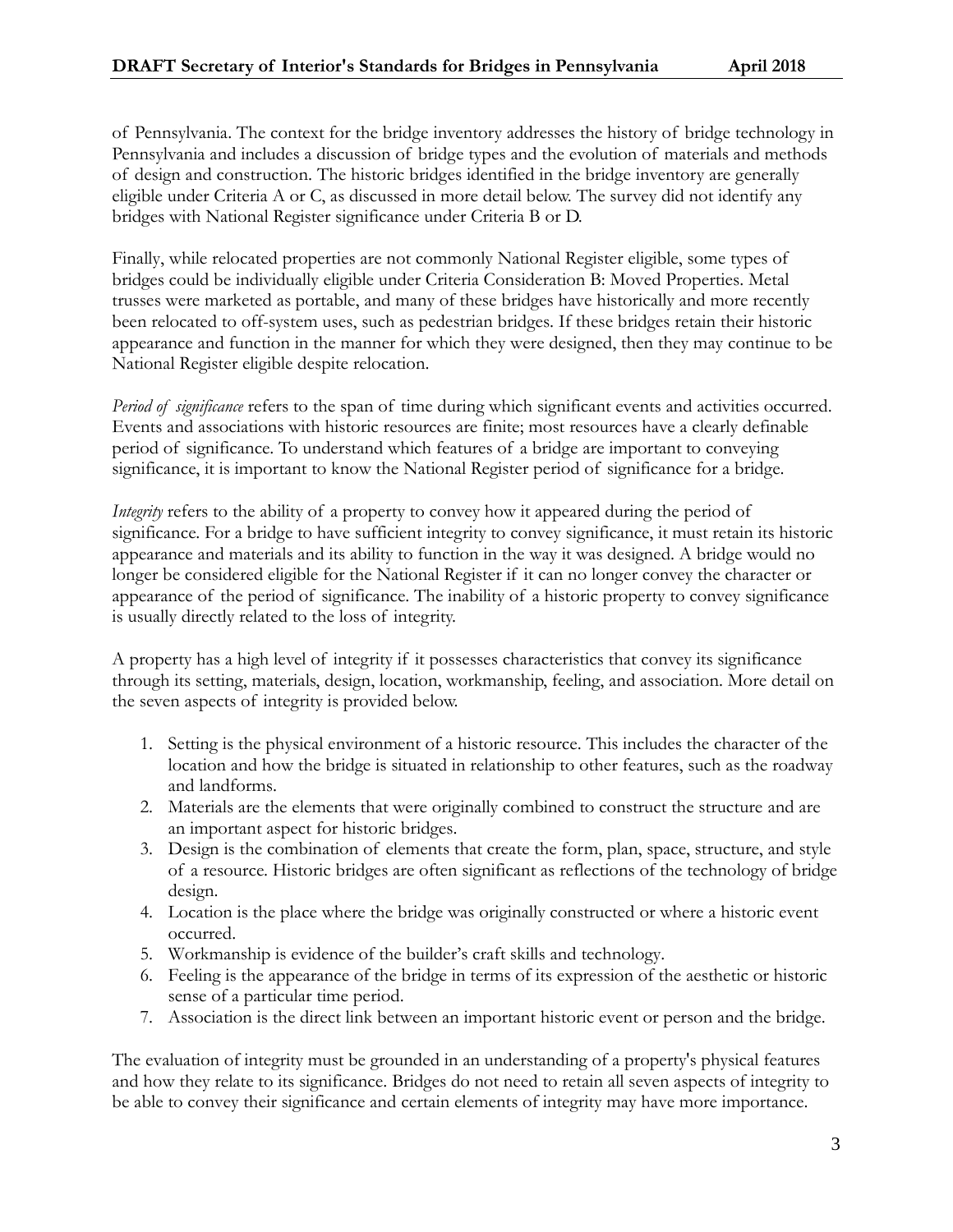Therefore, when a project has the potential to affect a bridge, it is necessary to determine which aspects of integrity are most important and worthy of preservation in order to avoid significant changes in historic character. In accordance with the Standards, alterations that have occurred over time do not necessarily diminish the integrity of historic design, materials, or workmanship, as long as the alterations were made using similar materials, design methods, and techniques of construction.

Note historic integrity does not equate to structural integrity which is associated with a structure's state of repair or any structural deficiency.

*Character Defining Features*: Character refers to all those visual or aesthetic aspects and physical features that comprise the appearance of a historic resource. The essential physical features are those features that define both *why* a property is significant (Applicable Criteria and Areas of Significance) and *when* it was significant (Periods of Significance). These are the features without which a property can no longer be identified as historic. Every bridge is unique, with its own identity and distinct appearance. If the materials, features and connections that give a bridge its visual character are not recognized and preserved, then historic character is lost.

Character defining features are the most important components of the bridge to consider when planning rehabilitation. While all historic fabric, including all period materials and physical features should be considered, character defining features should receive the highest priority for preservation. Prior to conducting work on historic bridges, it is necessary to ascertain whether the structure retains the elements of design and the materials necessary to convey significance, i.e., its character defining features. Any features or original elements that are no longer presented should also be documented. Once the character defining features are identified, proposed changes to the bridge can be carefully examined using the Standards to determine if they would change the appearance, design, or the way a bridge functions in a manner that would compromise historic or engineering significance.

Certain members of the bridge may be considered more significant than others and therefore features can be referred to as primary and secondary character defining features. Usually among the primary character defining features for historic bridges are the structural elements or prominent or unique aesthetic features. Secondary features may less important structural elements (bracing on truss bridges) as well as abutments, piers, or wing walls. When primary and secondary features are identified, the focus should first be on how the primary features can be retained, with the goal of rehabilitation retaining as much original fabric as possible.

## **Bridges Eligible for Engineering Significance (Criterion C):**

*Significance*: Most of the bridges in Pennsylvania evaluated as part of the Statewide Bridge Inventory possess individual National Register significance under Criterion C in the Area of Engineering. These bridges embody distinctive characteristics of a type, period, or method of construction; are the work of a master (noted engineers, engineering firms or bridge companies); or possess high artistic value. Bridges that possess high artistic value may be common types with applied decorative finishes, parapets or railings that are notable. Bridges may also have engineering significance given their unusual construction details; as rare surviving examples of a type that was significant in the development of a bridge technology; or as designs of a prolific bridge company. Among common bridge types, those examples that mark the introduction of a technology or illustrate engineering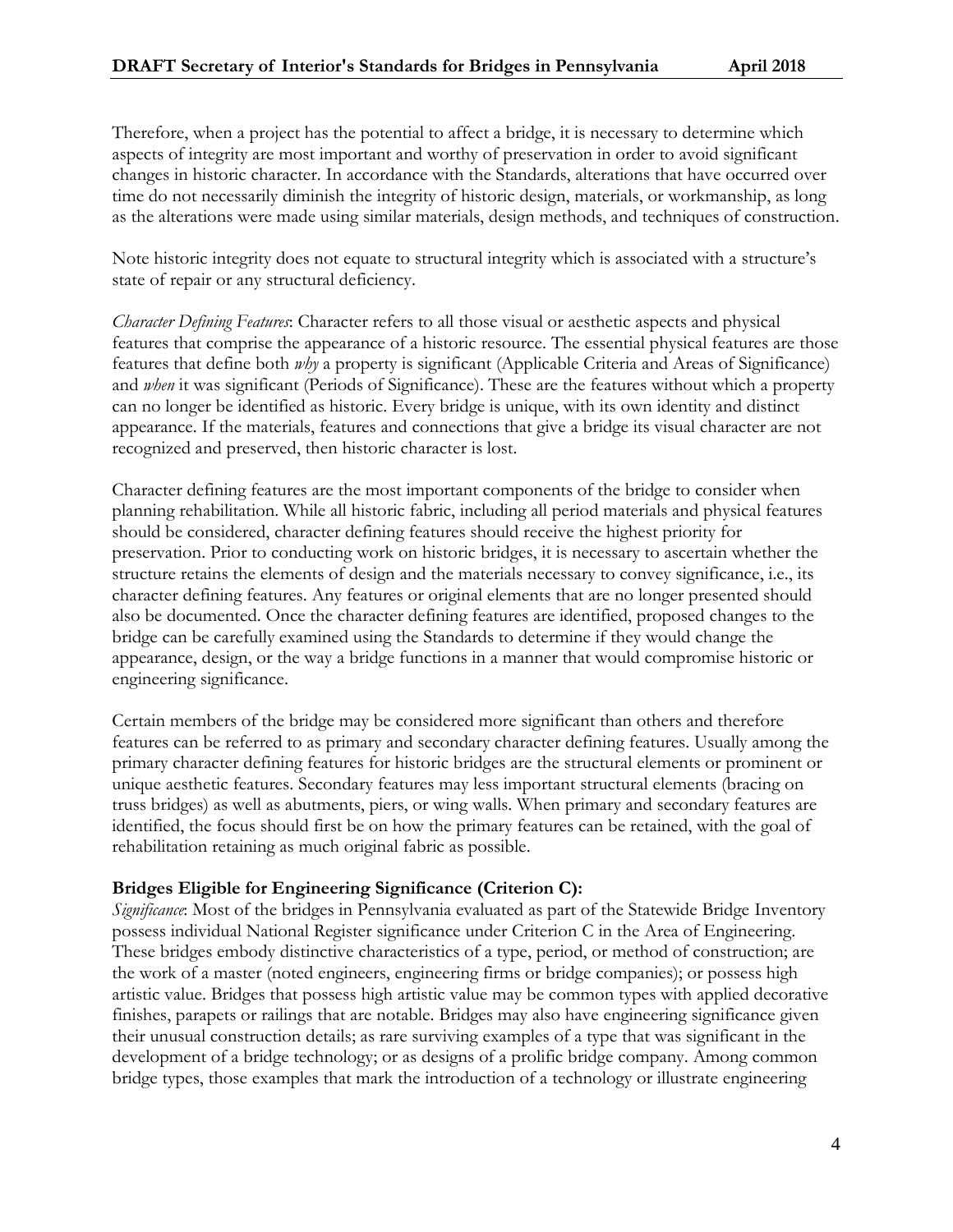advances within a technology and possess distinguishing details are considered eligible. Early examples of standardized bridge designs are also identified as significant in the bridge inventory.

*Period of Significance*: For bridges that qualify for the National Register for their engineering significance, the notable time period of significance is generally limited to the date of construction and/or the date of any subsequent alterations that may also have significance.

*Integrity*: For bridges that possess engineering significance, retention of integrity of materials, design, and workmanship are most important. If a bridge is significant for engineering as an early and intact example of its type, given the inherent significance associated with retention of original materials, special consideration needs to be given to integrity of materials.

*Character Defining Features*: Character-defining features for bridges that qualify for engineering significance can be expressed in terms of type, proportion, structure, style, or materials. Among the most important features to consider in the rehabilitation of historic bridges are structural elements that are key to conveying the structure's type and construction era, such as design features (essential load bearing components), materials, craftsmanship, decorative details, and connections among members.

To remain National Register eligible as an example of a type of bridge, the structure must retain those characters defining feature that are commonly found on the bridge type and design and enough of those features to be a considered a representative example of the type, period, or method of construction. Occasionally a bridge is extraordinarily rare and may be the last remaining example of a type or design, in those cases, a lower threshold for integrity may be acceptable. For more specific guidance on the character defining features of common bridge types, please consult Section II.D below as well as *A Context for Common Historic Bridge Types* (NCHRP 25-25), and PennDOT's Historic Bridge Inventory.

## **Bridges Eligible for Historic Significance (Criterion A):**

*Significance*: Bridges may also possess National Register significance under Criterion A for their association with an important event. Examples include roadway bridges that may possess historic significance for their association with crossings important in the development and growth of a community or roadway bridges built by historic railroads and were critical to operations. These bridges generally qualify for the National Register in their associated historic significance. Bridges eligible for historic significance most commonly reflect the following National Register Areas of Significance: Transportation, Community Planning and Development, or Commerce. In addition, there are numerous bridges that are eligible under Criterion C ("a significant and distinguishable entity whose components may lack individual distinction") as contributing to a larger historic district.

*Period of Significance*: For bridges that qualify for the National Register for their historic significance as contributing resources to historic districts, the period of significance is generally a span of time. If a bridge was built within a district's period of significance, is related identified areas of significance, and generally retains its integrity and character defining features, it qualifies for the National Register as a contributing element of the district.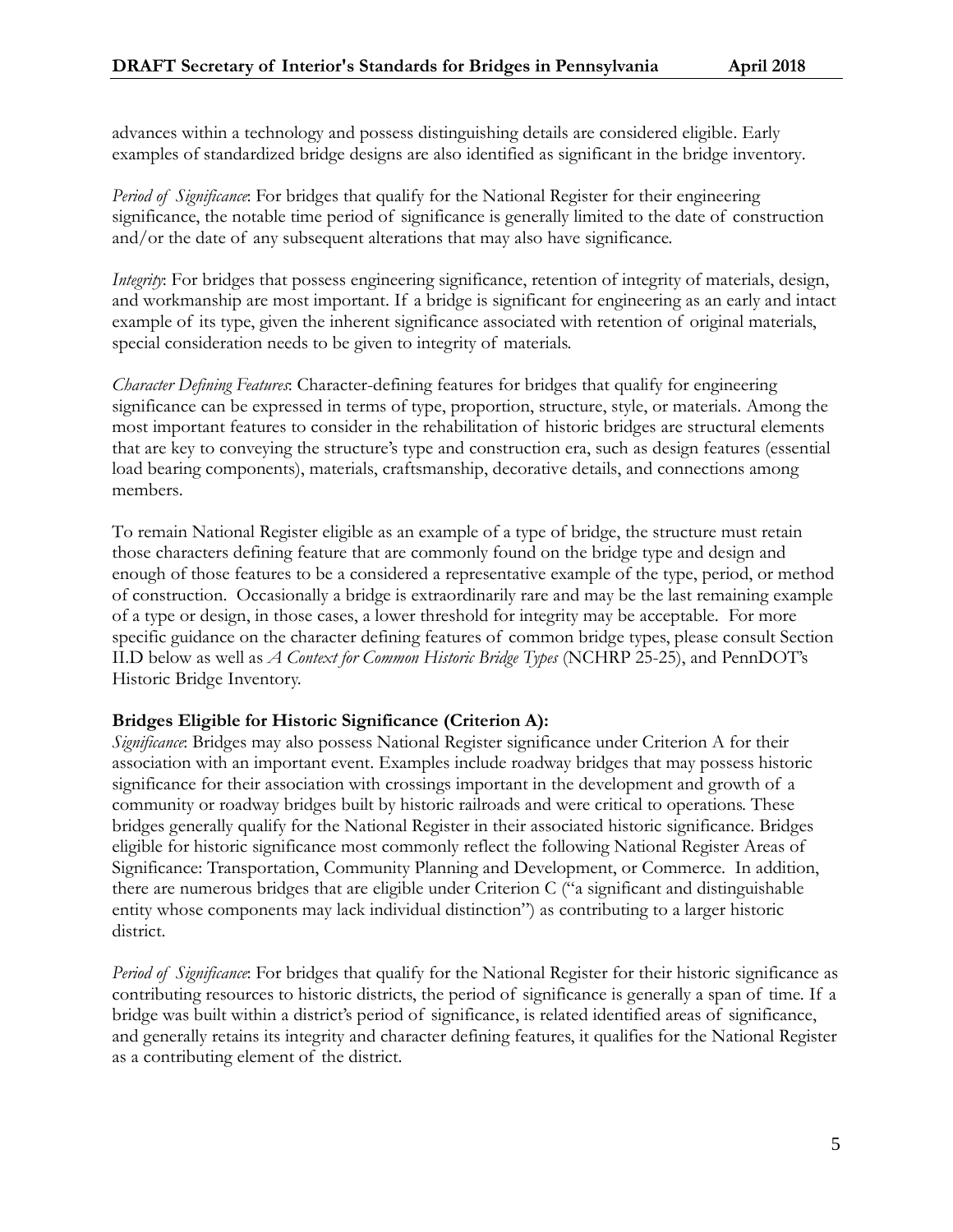*Integrity*: Integrity of setting, feeling, and association are among the more important aspects of integrity for bridges that contribute to a historic district. Integrity of materials and workmanship can also be important when the bridge conveys local construction materials and techniques. For those bridges significant under Criterion A in the area of Transportation, integrity of location and association with the roadway that the bridge served is among the most important aspects of integrity.

*Character Defining Features*: A property that is significant for its historic association is eligible if it retains the essential physical features that made up its character or appearance during the period of its association with the historic district or event. Before character defining features can be identified for contributing properties within the district, it is necessary to identify the character of the district itself which serves as the framework for contributing properties. More specific guidance on the character defining features of a specific historic district may be found in the historic district file available at the State Historic Preservation Office or local historical societies or planning offices. If this information has not been previously recorded, a documented site visit to the bridge and the surrounding area is critical to the identification and documentation of character defining features that warrant consideration during the development of bridge projects.

Typical character defining features of contributing bridges that should be considered in application of the Standards include the immediate setting of the bridge, spatial relationships to surrounding resources, landscaping or vegetation, and use of local building materials. Retention of the overall appearance of the bridge, including material and physical features, contributes to the character of the district and should be considered during rehabilitation of contributing bridges. Those portions of the bridge not visible from the street or public access are generally not called out as character defining features in a historic district.

## **II. Application of The Secretary of the Interior's Standards**

The Secretary of the Interior's Standards for Rehabilitation, written and periodically revised by the National Park Service, include 10 standards. Those Standards most relevant to bridge rehabilitation projects are bolded below.

- 1. A property shall be used for its historic purpose or be placed in a new use that requires minimal change to the defining characteristics of the building and its site and environment.
- **2. The historic character of a property shall be retained and preserved. The removal of historic materials or alteration of features and spaces that characterize a property shall be avoided.**
- 3. Each property shall be recognized as a physical record of its time, place, and use. Changes that create a false sense of historical development, such as adding conjectural features or architectural elements from other buildings, shall not be undertaken.
- 4. Most properties change over time; those changes that have acquired historic significance in their own right shall be retained and preserved.
- **5. Distinctive features, finishes, and construction techniques or examples of craftsmanship that characterize a historic property shall be preserved.**
- **6. Deteriorated historic features shall be repaired rather than replaced. Where the severity of deterioration requires replacement of a distinctive feature, the new feature shall match the old in design, color, texture, and other visual qualities and, where**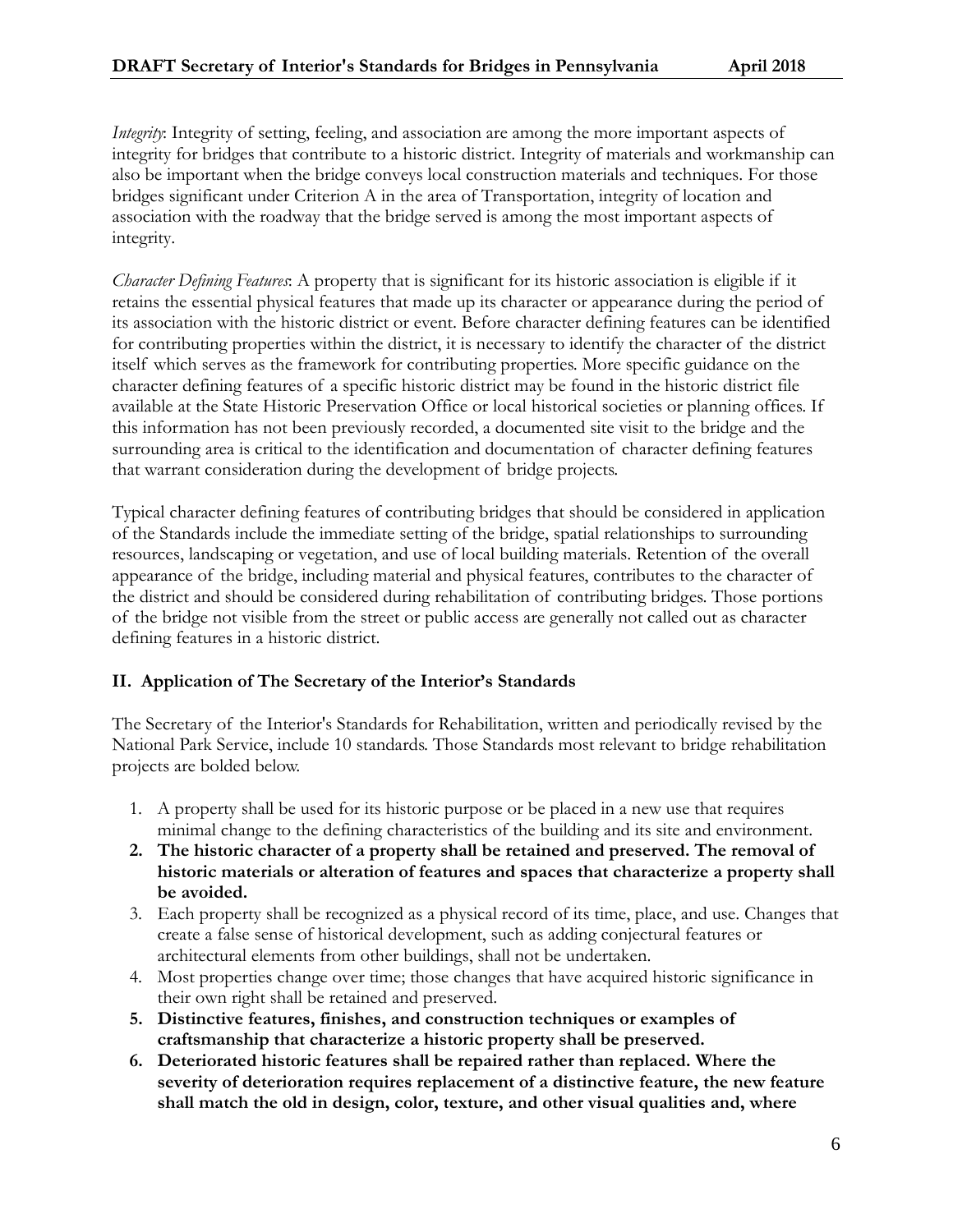## **possible, materials. Replacement of missing features shall be substantiated by documentary, physical, or pictorial evidence.**

- 7. Chemical or physical treatments, such as sandblasting, that cause damage to historic materials shall not be used. The surface cleaning of structures, if appropriate, shall be undertaken using the gentlest means possible.
- 8. Significant archeological resources affected by a project shall be protected and preserved. If such resources must be disturbed, mitigation measures shall be undertaken.
- **9. New additions, exterior alterations, or related new construction shall not destroy historic materials that characterize the property. The new work shall be differentiated from the old and shall be compatible with the massing, size, scale, and architectural features to protect the historic integrity of the property and its environment.**
- 10. New additions and adjacent or related new construction shall be undertaken in such a manner that if removed in the future, the essential form and integrity of the historic property and its environment would be unimpaired.

## **A. Guidelines for Applying the Standards**

The National Park Service provides guidelines to assist in the application of the Standards for Rehabilitation. Similar to the Standards, the guidelines are broad principles that provide recommended approaches, treatments, and techniques to do the least amount of harm to a historic resource. The guidelines essentially create a hierarchy for conducting work from the least to the greatest level of intervention, ranging from identification of character defining features to design of missing features, as outlined below. Whatever treatment is chosen, it is important to provide written justification for changes as well as record existing conditions prior to making the alterations.

- 1) Identify Character Defining Features. Application of the Standards begins with the identification of materials and features that are important to defining historic character. These features are discussed in more detail above.
- 2) Protect and Maintain. After identifying the character defining features that are important and must be retained in the process of rehabilitation work, measures for their protection and maintenance should be developed. Protection generally involves the least degree of intervention, commonly classified as preventive maintenance. Examples of protection include posting a roadway for weight restrictions and the use of headache bars in front of covered bridge portals. Examples of maintenance relevant to historic bridges include removal of rust, cleaning of scuppers, washing bearings, reapplication of protective coatings or spot painting, and the addition of other protective measures, such as fire retardant on timber bridges.
- 3) Repair In Kind. When the physical condition of character defining features does not allow for maintenance, repair is recommended. Repair should be undertaken in a manner that has the least degree of intervention (such as splicing, consolidating, straightening, or reinforcing through additional material) using recognized preservation methods. If features are extensively deteriorated or missing, repair can also include limited replacement in kind or with compatible substitute materials of the same visual appearance.
- 4) Replacement In Kind. Following repair in the hierarchy is replacement of an entire character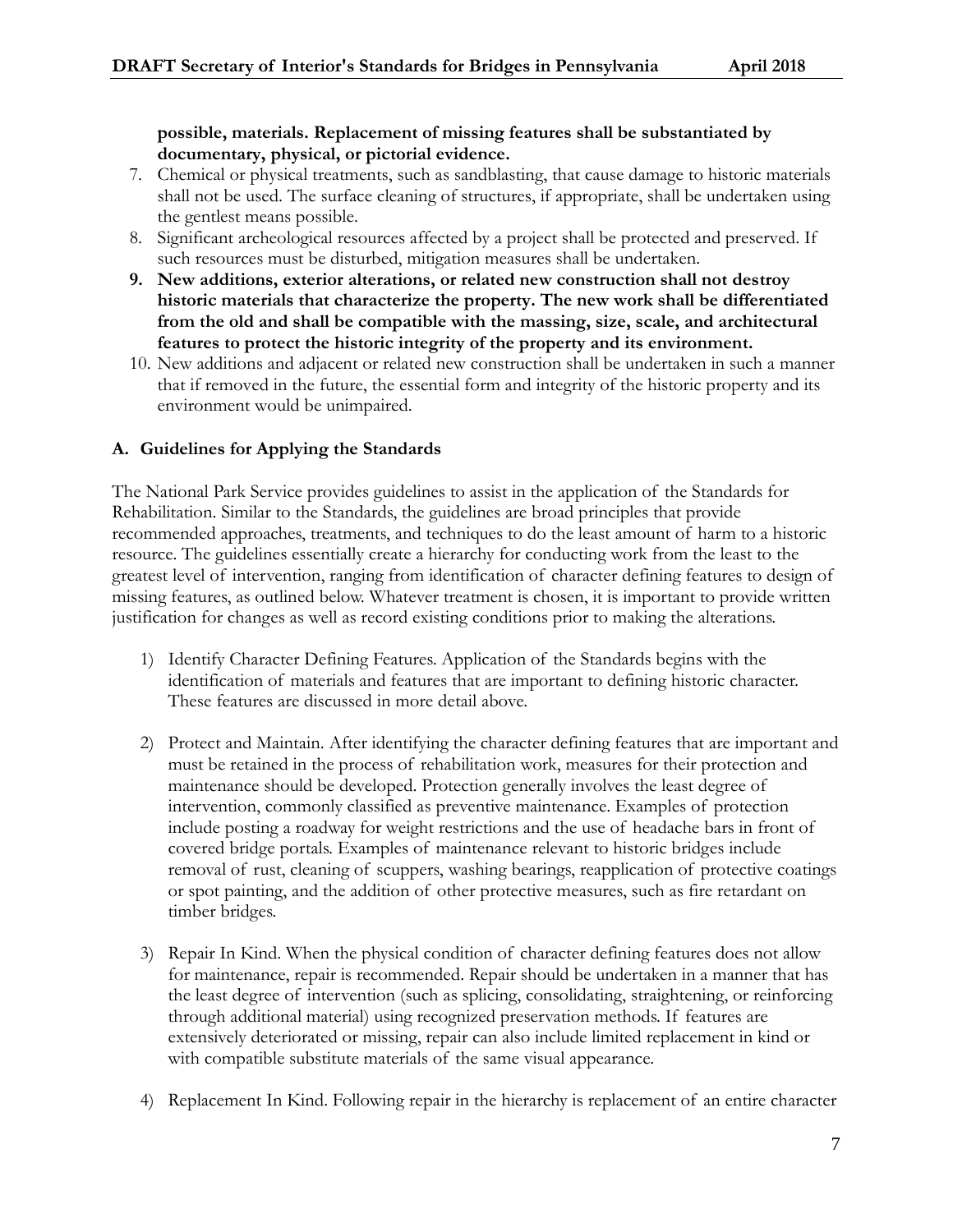defining feature. Replacement is allowed only if the level of deterioration or damage of materials is too great to allow for repair. Like repair, the preference is to replace the material in kind using the original material with the same visual qualities and function as the original.

5) Using Substitute Materials. When the feature is extensively deteriorated, or needs to be stronger to accommodate new or continued use or there is no source for original materials, substitute materials for repairs or replacements are acceptable if the new material can convey the same visual appearance as the old. The preference is replacement of the features using the same material. However, this approach may not always be technically or economically feasible; in these cases, allowances are made for compatible substitute materials.

Replacement work reduces to some degree the historic character of a resource. While substitute material on a bridge is acceptable, there comes a point at which there is too much replacement material, and the overall sense of a historic bridge is lost and the structure's character is diminished. At what point historic character will be lost depends on how successfully the historic materials, methods, and construction techniques can be replicated without affecting historic character in the process.

It's also important to note that when a feature contributes significantly to the historic character of a bridge, the material or materials that make up that feature are likely to require a closer replacement match than materials making up a feature of lesser importance. The overall visibility of a character-defining feature or material is an important factor in determining whether substitute materials will be appropriate. Generally, the more visible a feature and the more important that feature is to the bridge's historic character, the greater the potential for any changes to negatively affect character.

6) Design of Missing Historic Features. When an entire feature is missing from a bridge, it no longer defines the historic character of the bridge. If it is a significant feature in the bridge's historic appearance, then the new feature should be accurately replicated based on adequate historical, pictorial, and physical documentation. If there is no adequate documentation of the feature, especially if it is a secondary feature, a second acceptable option for the replacement feature is a new design that is compatible with the remaining character defining features of the bridge. The new design should take into account the size, scale, and material of the bridge. The new work should be clearly differentiated from the old so that a false historical appearance is not created.

## **B. Applying the Standards: Questions to Be Asked**

After historic properties are identified as part of the Section 106 process, it is necessary to consider the effect of the project on historic bridges and to evaluate a range of alternatives. This includes consideration of rehabilitation using the Secretary of the Interior's Standards. The Standards and associated guidelines cannot be applied broadly to bridges but rather on a case-by-case basis within the context of Section 106 consultation. The following list of questions is designed to guide engineers and historians in applying the Standards to specific bridge rehabilitation projects. These are not yes-no questions but are meant to guide the decision-making process and to ensure consideration of a range of information. These questions can also be part of documentation showing due diligence in the consideration of rehabilitation options.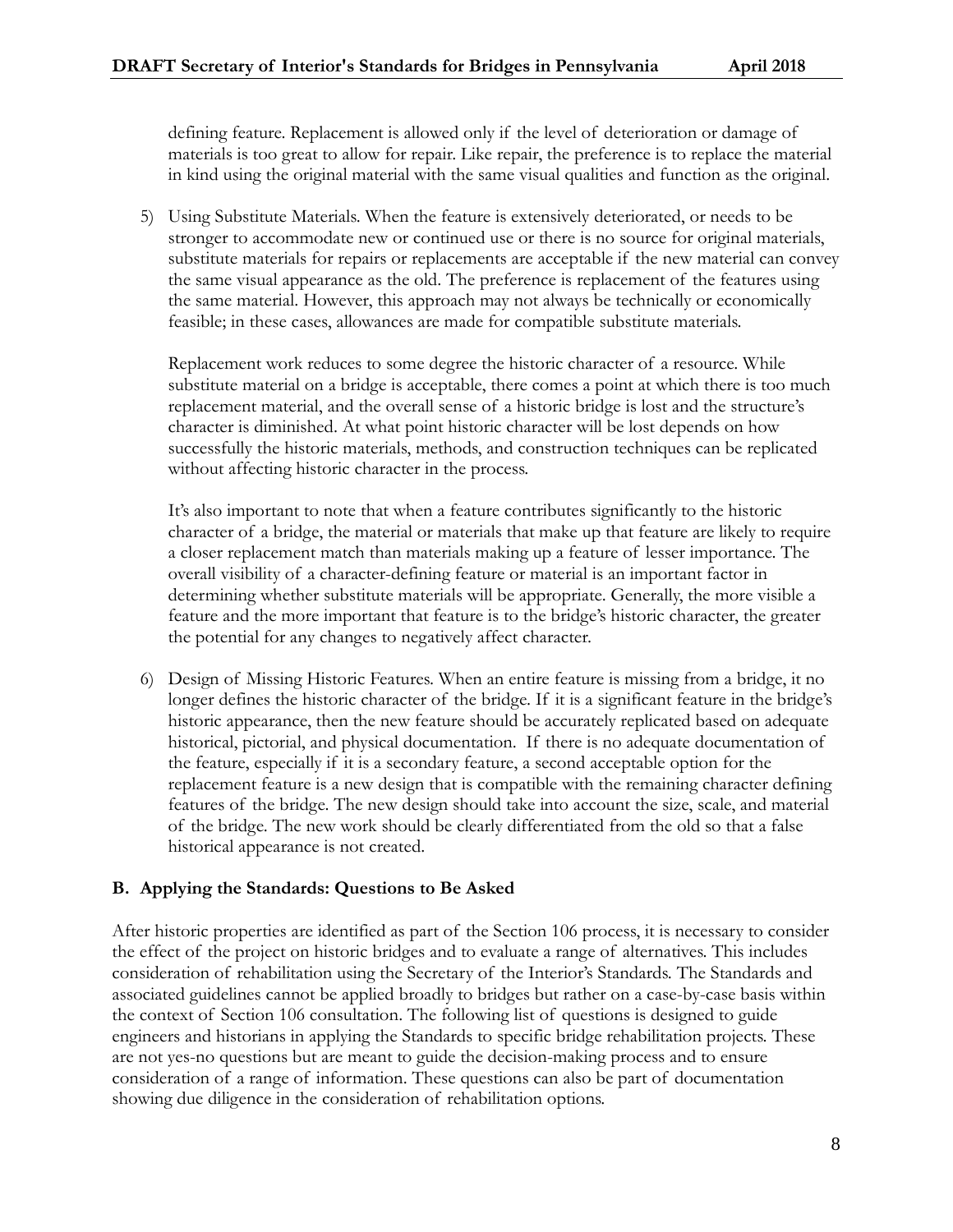1) Why does this bridge have National Register significance?

2) What are the key aspects of integrity that allow this bridge to convey its significance?

3) What are the character defining features that need to be retained for the bridge to convey its significance including distinctive engineering and stylistic features, finishes, construction techniques, and examples of craftsmanship (Standard 5)?

4) Does the bridge have historic alterations (more than 50 years old) that contribute to the overall significance of the bridge (Standard 4)?

5) Are there levels of importance among the character defining features? If so, what are they? (More significant/distinctive features should receive greater levels of consideration for preservation or rehabilitation.)

6) Can the character defining features of the bridge be preserved while accommodating the project purpose and need and safety requirements (Standard 1)?

- 7) If it is not possible to repair the character defining features of the bridge, can you replicate historic materials, methods, and construction techniques without affecting the historic character of the bridge (Standard 5)?
- 8) Can the new work on the character defining features match the old work in terms of size, design, color, texture, architectural detailing, and other visual qualities (Standard 6)?
- 9) For missing features that will be replicated, is there documentary, physical or pictorial evidence (Standard 6)?
- 10) Do new features, such as lighting, railing, or other decorative elements, give a false sense of the bridge's history (Standard 3)?
- 11) If new work is required, such as strengthening or reinforcement, can it be designed not to compromise the historic engineering significance of the bridge (Standard 10)? Can the new work be hidden from view?
- 12) Are new features, such as guiderails, differentiated from the old and compatible in terms of massing, size, and scale (Standard 9)?
- 13) Would a lay person viewing the bridge after it is rehabilitation be able to understand its original use, design, function, materials, engineering, and/or association (Standard 2)?

# **C. Applying the Standards: Execution**

Successful execution of plans designed in accordance with the Standards is critical to retention of integrity and avoidance, minimization, or mitigation of adverse effects. Successful execution of plans ensures compliance with and meets the purpose and intent of the Section 106 process. Indeed,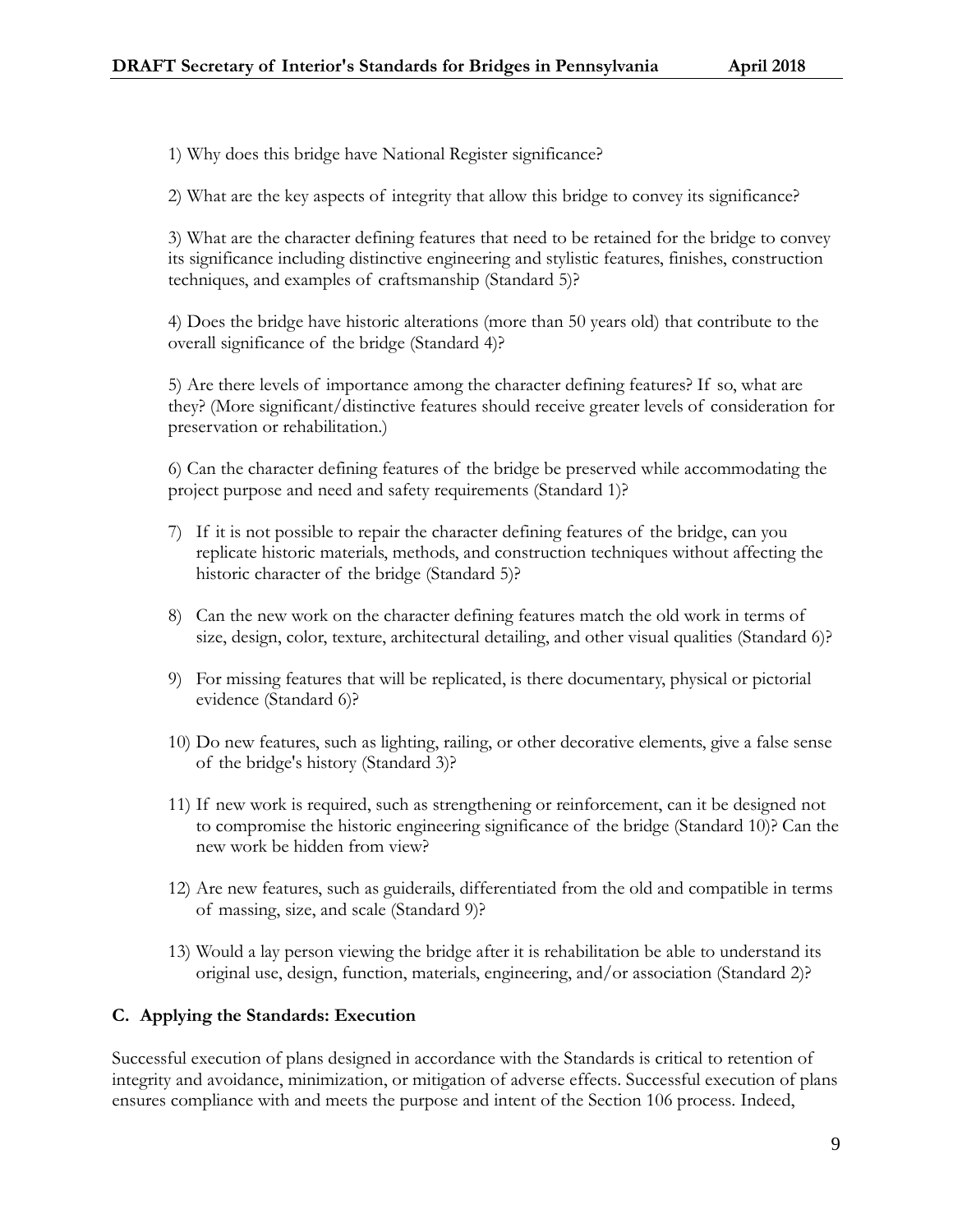certain treatments if improperly applied may cause accelerated physical destruction or loss of integrity, such as improper repointing or masonry cleaning techniques. Comprehensive plans and specifications; communication between engineers, historians, and construction personnel; the use of qualified construction personnel; and controlled construction monitoring are paramount to obtaining high quality rehabilitations.

Detailed guidance documents should be developed during project planning and preliminary design. This includes project plans and contract specifications and/or special construction provisions that clearly specify project components relevant to the application of the Standards. It is useful to include conditions to be met during each stage of project execution (preliminary engineering, final design, during construction, post construction), the parties responsible for each condition, and anticipated monitoring milestones.

Repairs and rehabilitations should be completed under the direction of a professional engineer with experience with historic or older structures of the same type. Construction personnel supervising the rehabilitation should have demonstrable experience and training working with the relevant historic materials.

Construction personnel should coordinate closely with cultural resources specialists and engineers at pre-construction field views to ensure they are aware of the historic nature of the bridge and the character defining features. Emphasis should be placed on the importance of conducting the work in accordance with specific measures outlined in the plans and specifications through the use of construction milestones and monitoring. A clear chain of command should be established, with specific tasks and contact information identified for each responsible party. If it does not appear that strategies to avoid, minimize, or mitigate adverse effects outlined under the plans can be executed, then it may be necessary to reopen consultation under Section 106.

## **D. Applying the Standards: Most Common Bridge Types**

To assist in the application of the Standards and Guidelines for historic bridge rehabilitation projects, guidance specific to the most common historic bridge types in Pennsylvania is provided below. This guidance includes a brief discussion of the form and materials of the bridge type; lists of characters defining features and their relative importance in conveying historic significance (primary or secondary); a discussion of how character defining features relate to integrity of design, materials, and workmanship and the type of changes that do or do not meet the Standards; and protective measures to ensure long-term preservation. Sources for more detailed information are also noted including Preservation Briefs developed by the National Park Service to assist in the application of the Standards for rehabilitation projects. The briefs are generally specific to historic buildings and how to preserve character but can be applied to a variety of property types. Sources of information relevant to historic bridges include AASTHO's *Guidelines for Historic Bridge Rehabilitation*. This guidance is not meant to be overarching and should to be applied on a case-bycase basis, within the confines of the Section 106 consultation process for each bridge project.

## **Covered Bridges**

Covered bridges are relatively prevalent in Pennsylvania, and many were built between the years of 1830-1880.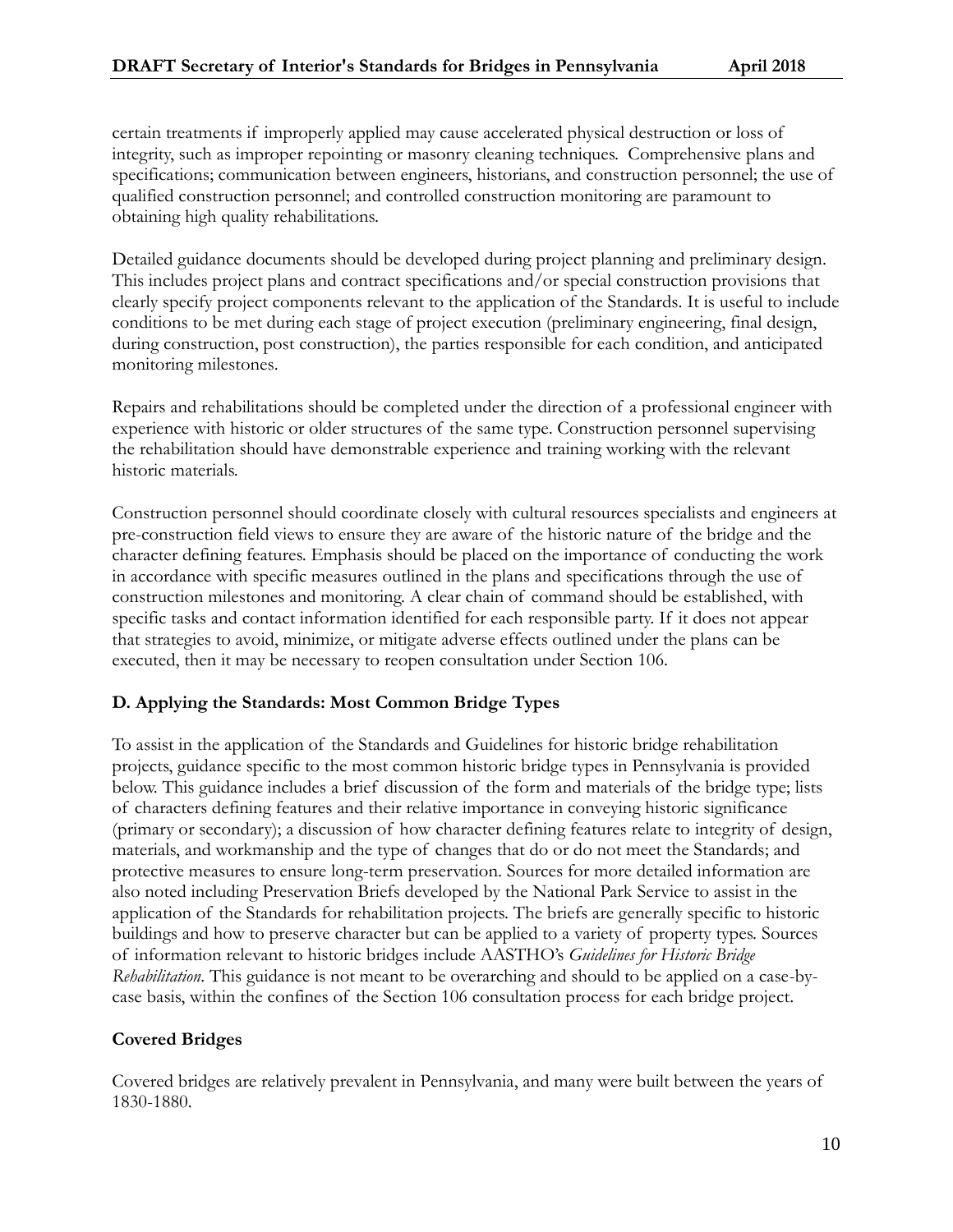*Character Defining Features*: Among the most important character defining features of a covered bridge are the heavy timber trusses that support a deck and carry loads. Secondary features include the floor system which spans between the longitudinal trusses, distributing and carrying the load between the trusses, as well as the overhead bracing which connects each side or truss of the bridge and enables the structure to resist lateral load. The connections between the trusses, the floor system, and the lateral bracing are also important. The trusses of covered bridges are protected by siding and roofing and are among the most visible features at the exterior of the bridge. Abutments and piers, especially those constructed of stone, can enhance the visual aesthetics of a historic covered bridge and are considered secondary features unless they enhance the setting and feeling of a historic district.

Covered bridges can be eligible as notable examples of specific truss types under National Register Criterion C. Covered bridges may also be eligible under Criterion C as examples of the work of a specific bridge builder. Covered bridges may also be eligible under Criterion A as an important bridge crossing in the local community. For more information on the character defining features of specific timber truss types, please consult *A Context for Common Historic Bridge Types* (NCHRP 25-25) available at: [http://onlinepubs.trb.org/onlinepubs/archive/NotesDocs/25-25\(15\)\\_FR.pdf](http://onlinepubs.trb.org/onlinepubs/archive/NotesDocs/25-25(15)_FR.pdf) 

*Materials*: Timber bridges were built with coverings to protect the structural system, as regular maintenance and occasional replacement of the coverings was easier and cheaper than building a new bridge. Thirty-five (35) to 40 years is the general life expectancy of exposed wood bridge members. Therefore, it is highly unlikely any covered bridge retains its original siding, roof, or deck. Portions of the original truss or floor system may have also been replaced as part of routine maintenance. Therefore, replacement of the deck, siding, roof, truss, or flooring system, does not automatically eliminate the structure from National Register eligibility, as repairs are common and necessary and were likely done periodically throughout a bridge's history.

The preferred method of repair of a covered bridge truss is to replace deteriorated components inkind using acceptable preservation methods such as splicing or consolidating through the use of epoxies. When repairing portions of members or replacing entire members, it is important to use timbers of similar size and maintain original connection details. Substituting a stronger wood species is sometimes necessary as it may provide additional strength and service life or because the original species is no longer available. Glue-laminated timbers are not traditional building materials for construction of covered bridges and are not considered acceptable for rehabilitations conducted in accordance with the Standards.

Replacement siding, roof, and decking surfaces should convey the same appearance as existing conditions unless there is documentary evidence that there was a different material in use during the period of significance of the bridge. The plank decking of covered bridges should be laid in its original configuration, either transverse or longitudinally, and should include running planks if they were an original feature. Abutments and piers should also be reconstructed in kind. As their significance is largely aesthetic in nature, for purposes of economy and durability, stone abutments can be rebuilt of concrete and faced in stone veneer. It is preferable that the veneer consist of stone taken from existing abutments or piers. It should be noted that concrete form liners do not sufficiently mimic the appearance of stone and should not be considered stone veneers. Portals with notable architectural features or other non-load bearing elements should be repaired or replaced in kind.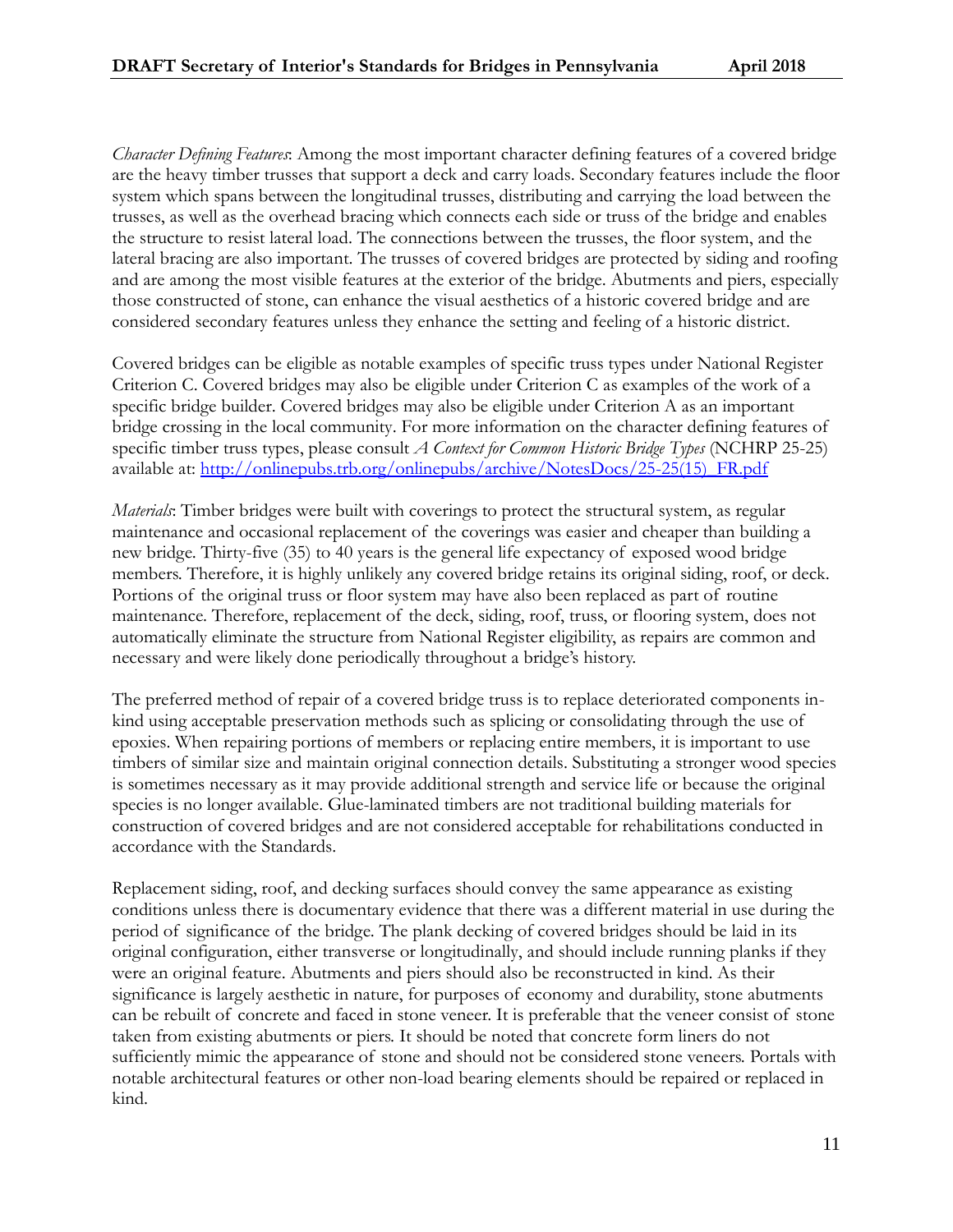*Design*: Covered bridges were originally designed to carry a limited live load. If a bridge can perform satisfactorily using its original structural design, then there is no need to make changes to the structure of the bridge. For example, where there are alternative routes for heavy truck traffic, it may be possible to weight restrict a bridge to its original carrying capacity and rehabilitate the bridge accordingly.

For bridges that continue under vehicular use, increasing the carrying capacity to accommodate heavier vehicles often requires upgrades to the structural system, such as the addition of steel beams beneath the floor beams. The steel members serve as a supplemental structural system, carrying live loads, while the timber members continue to function as trusses or arches carrying the dead weight of the bridge, wind forces, and snow loading. To minimize the visual effects of the supplemental structural system, the steel beams should be covered by the weatherboard siding that protects the timber trusses. In some cases the siding may extend lower than it did historically but extension of the siding to hide the floor beams is deemed a necessary compromise. Steel beams should also be painted the same color as the siding to minimize their appearance. Most the remaining covered bridges in Pennsylvania are supported by steel stringers. A notable exception is bridges under the ownership of Lancaster County which utilize longitudinal chords that connect into the truss or flooring system to reinforce bridges for the loading associated with vehicular traffic.

*Workmanship*: The method of preparation of the timbers (hewing or sawing) and connection methods, such as mortise and tenons, are primary character defining feature of covered bridges that should be replicated during covered bridge rehabilitation.

*Protective Measures*: Given their limited height, covered bridges usually have limited vertical clearance that prevents taller vehicles from passing through the bridge. Despite postings related to height restrictions, it is common for portals of covered bridges to be damaged by attempting passage of over-height vehicles. Covered bridges may also be posted for weight restrictions. To protect the bridge from damage, allowances are made for the introduction of horizontal bars (headache bars) or speedbumps at or before the portals of the bridge. Warning signs that notify drivers of the heaviest weight or greatest height allowed over the bridge can help to minimize the potential abuse associated with heavy vehicles. Timber curbing at the interior of the bridge can provide protection to the trusses as railings are not usually installed on covered bridge.

Fire, whether by arson or from natural causes, has destroyed many covered bridges. Potential options for protection against fire loss include the treatment of wood with fire retardant chemicals, the installation of fire alarms or suppression (sprinkler) systems, and video cameras. Video surveillance may also be used to deter vandalism. Preservative treatments are available to protect against damage caused by insects and fungi.

*Sources for Additional Information*:

FHWA Covered Bridge Manual available at: <http://www.fhwa.dot.gov/publications/research/infrastructure/structures/04098/index.cfm>

For more information on the maintenance and repair of wood, please consult the education tools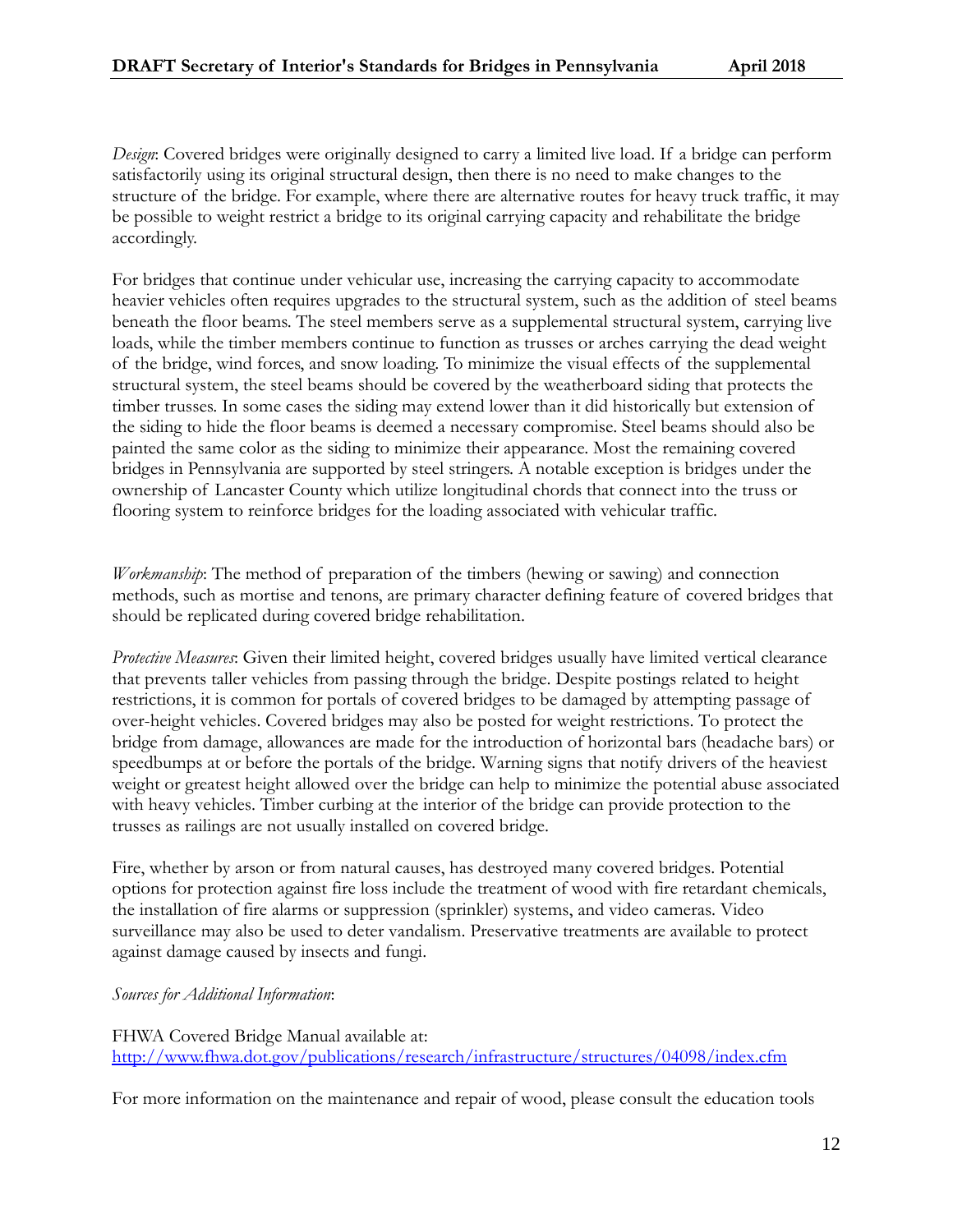available on: [http://www.woodworks.org.](http://www.woodworks.org/)

# **Metal Truss Bridges**

Manufactured by bridge-fabricating companies, the ubiquitous metal truss solved the need for longlived, inexpensive, and efficiently manufactured bridges. Metal trusses are characterized by prefabricated parts made from standard mass-produced shapes and materials. They were easily and inexpensively erected using unskilled labor. Agents representing bridge-fabricating companies would traverse the countryside, meeting with local officials to hawk their product line with claims of low cost, high durability, and ease of erection. These bridges were called "catalogue bridges" because they were sold to township supervisors and county commissioners from catalogues. Many of these trusses were based on specific, proprietary patents. While Andrew Carnegie's Keystone Bridge Company (later the American Bridge Works) in Pittsburgh and the Reeves brothers' Phoenix Bridge Works in Phoenixville were two of the largest, dozens of smaller firms also existed throughout the Commonwealth.

Metal bridges are usually wrought iron or steel, with cast iron used alone given its limited tensile strength. Wrought iron is generally found on older truss bridges, usually in conjunction with cast iron, and tends to rust very little. Steel, used on post circa 1895 truss bridges, is stronger but is more susceptible to rust. Rolled iron and steel used in historic metal truss bridges comes in a variety of forms including beams, bars, angles, rods, channels, and plates. On earlier bridges, before technology was in place to roll larger and stronger beams, elements were often riveted together or built up to form larger and stronger beams. A common way to hold the larger beams (i.e., channels and angles) was to use bars and/or plates to connect them. These connections are usually made in one of three ways: with battens, v-lacing, or lattice. Special types of built-up beams were developed in the 1800s and patented by their respective companies. Two of the more widely recognized columns are called Phoenix and Keystone columns, named for their respective manufacturers.

*Character Defining Features*: Among the most important features are the truss form, structural members, and method of connecting the structural members. The most important structural members are top and bottom chords and vertical and diagonal members. For through trusses, the lateral top bracing, sway bracing, and features of the portal (e.g., struts and bracing) are considered secondary character-defining features except in cases where these features may be executed in an uncommon manner or provide ornamentation. The pieces of the framework of a truss bridge are held together by connections, sometimes called joints. The earliest bridges were assembled in the field using pins which were later replaced by riveted connections and bolts and eventually welding. V-lacing and lattice used to hold larger beams together can add to the geometric appearance and aesthetic complexity of metal truss bridges. Unique details, such as decorative portals, bridge plaques that list the bridge builder, and railings, may be among the aesthetically significant secondary features that should be preserved.

Generally, the bearings, floor beams and stringers are not considered to be character defining features although the connections between the flooring system and the truss are usually significant. As designed, metal truss bridges were made to be manufactured, shipped, and assembled on site. Therefore, the character defining features do not usually include the abutments or piers, although the abutments can enhance the overall aesthetics of the bridge and may be important to a bridge's ability to contribute to a local historic district.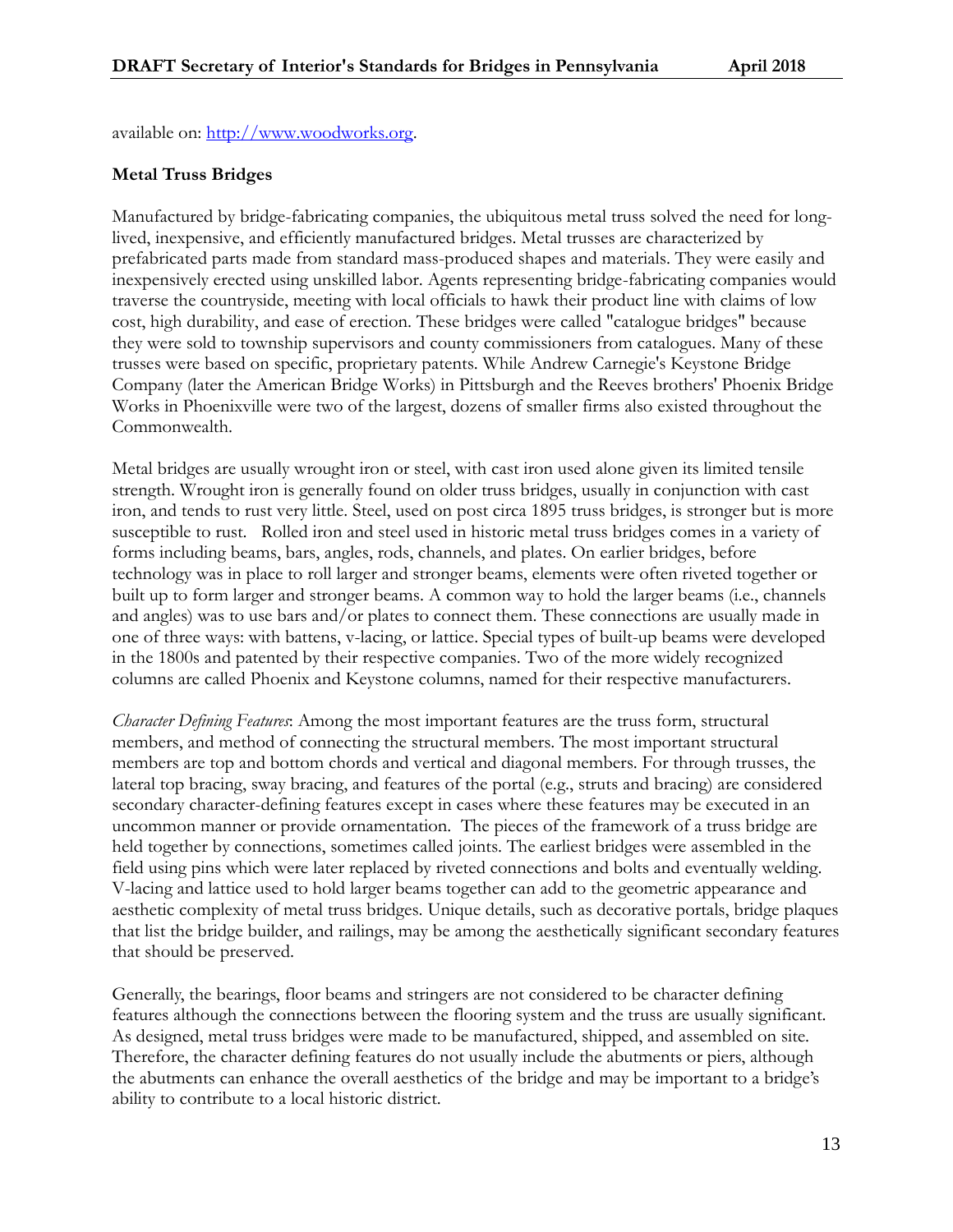Metal truss bridges can be eligible as notable examples of specific truss types or designs. Often this significance is based on the number of a truss type that were originally constructed or the number that remain the country, state, district, or region. Metal truss bridges may also be significant as early examples of their type or as a record of the evolution to a significant technology. Some metal truss bridges are notable as examples of the work of specific bridge companies. Significance assessments conducted by PennDOT for metal truss bridges as part of a management plan should be consulted when establishing character defining features. Additional information on the character defining features of specific truss types can be found in *A Historic Context for Common Bridge Types* (NCHRP 25-25) available at: [http://onlinepubs.trb.org/onlinepubs/archive/NotesDocs/25-25\(15\)\\_FR.pdf.](http://onlinepubs.trb.org/onlinepubs/archive/NotesDocs/25-25(15)_FR.pdf)

*Design*: Metal truss bridges were originally designed to carry a limited load. If a bridge can perform satisfactorily using its original structural design, then there is no need to make changes to the structure of the bridge. For example, where there are alternative routes for heavy truck traffic, it may be possible to weight restrict a bridge to its original carrying capacity and rehabilitate the bridge accordingly.

The preferred method of repair of a metal bridge truss is to repair deteriorated components in-kind using acceptable preservation methods such as strengthening through the addition of plates or supplemental supports. If the levels of deterioration or loading requirements for proposed use dictate replacement, then members may be replaced. Deteriorated members should generally be repaired or replaced in kind, using members of the same size, shape, material, and dimensions. If necessary to accommodate continued use, the new members can have slightly larger dimensions, if the difference is not visually discernable. It is important that the original pinned or riveted or bolted connections be maintained to preserve the appearance of the bridge and how it functions.

Rivets that are a part of the built-up members of a metal truss bridge contribute to the historic character of the bridge. Riveted bridges that remain in use today are a testimony to the durability of rivets. While bolts may be a more recent technology that replaced the function of rivets in bridge construction, the endurance of rivets points to their continued strength and useful application, particularly for work on historic bridges. In addition, rivets and the tools needed to drive them remain available today. Button head bolts of a similar shank diameter used in place of rivets is possible if they mimic the appearance of rivets. While button head bolts have a rounded head instead of a hex shaped head and resemble rivets, they still use a washer and hex shaped nut. When installed, button head bolts resemble a rivet on one side and standard bolt with nut on the other side. Button head bolts require special installation procedures, in some cases requiring more clearance than a standard bolt. Since the button head bolt only resembles a rivet on one side and has restricted installation requirements, the use of button-head bolts to replace and resemble a rivet has a limited range of application. The Standards for Rehabilitation advocate for replacement in kind, using like materials and methods, provided it is technically and economically feasible. Given cost concerns, the most appropriate approach for projects involving a limited number of rivet replacement or replacement of rivets on a smaller bridge, would be replacing rivets with rivets, or replacement in kind. The overall visibility of a character defining feature is an important factor in determining whether the use of substitute materials will be appropriate. Rivets should be used in those locations with the highest levels of visibility (e.g. railings, along sidewalks, at portals, and at vertical and diagonal members above the deck). The use of button head bolts would be appropriate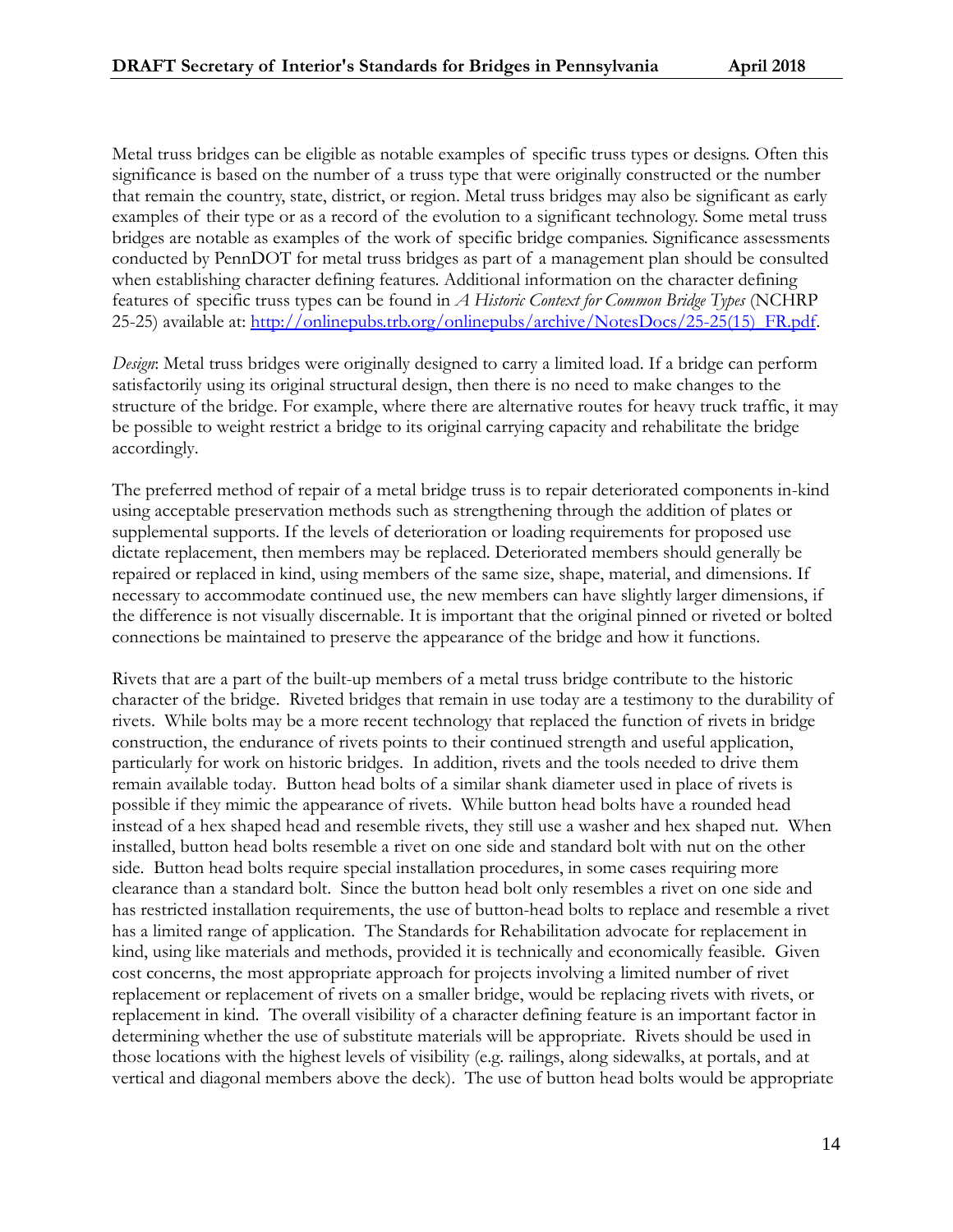when only the button head will be visible. If replacement fasteners can be hidden from public view the use of hex-head bolts could be an appropriate compromise.

Generally, bearings are not considered to be significant and can be replaced if the type of bearing (pin connected or rigid bearing) is maintained. Decks, the flooring system, and wearing surfaces are not among the most important features for metal truss bridges and altering them to lighten loads and thereby preserve the truss system is generally acceptable. It is common for stringers and floor beams to be the weakest truss members, and most can be strengthened or replaced without affecting integrity of design except for floor beams that are executed in an uncommon manner (e.g. fishbelly floor beams) and are considered character defining features in which case care should be taken to retain these features. It is important that the floor beams are connected in the original manner. Stringer-to-floor beam connections are not as critical.

Increasing the vertical clearance of through-truss structures is not usually feasible without affecting the structural and historic integrity of the bridge. Minor widening (less than a lane width or through the extension of a sidewalk) also affects the structural and historic integrity of the bridge.

*Materials*: It is important to be aware of the type of metal of which the bridge is constructed and its physical properties. If necessary to accommodate continued use, the material used to replace deteriorated members can be of higher strength assuming the new material can replicate the detailing of the old. Given the corrosive nature of steel, galvanizing of steel to provide enhanced resistance against corrosion is considered acceptable.

*Location/Setting*: While retention of a metal truss bridge in its historic location for continued use is the preference, relocation is an acceptable alternative for metal truss bridges as they were designed to be disassembled and reassembled. For those bridges that contribute to historic districts, location and setting are so much a part of their historic significance that relocation to another site would not be considered acceptable.

*Workmanship*: For metal truss bridges, integrity of workmanship can refer to the details associated with a particular bridge builder, such as the Phoenix Bridge Company's use of the Phoenix column. Integrity of workmanship can also reflect a particular engineering technology.

*Protective Measures*: The best maintenance and preservation strategy for preservation of steel truss bridges is to keep them painted and free from accumulated debris. Washing of truss bridges is most important after the winter to remove corrosive salting treatments.

Protective measures for metal trusses can include the installation of traffic railing or guide rail to protect the truss lines from impact damage. Whenever possible, any original railings should be left in place and traffic railings that meet current safety standards should be installed just inside the existing railings. The railings should be attached to the flooring system rather than the trusses. Attaching guardrail to historic iron or concrete railings will affect their physical integrity and greatly obscure them from view; this treatment is only preferable when the option is to remove the historic railings entirely.

*Sources for Additional Information:*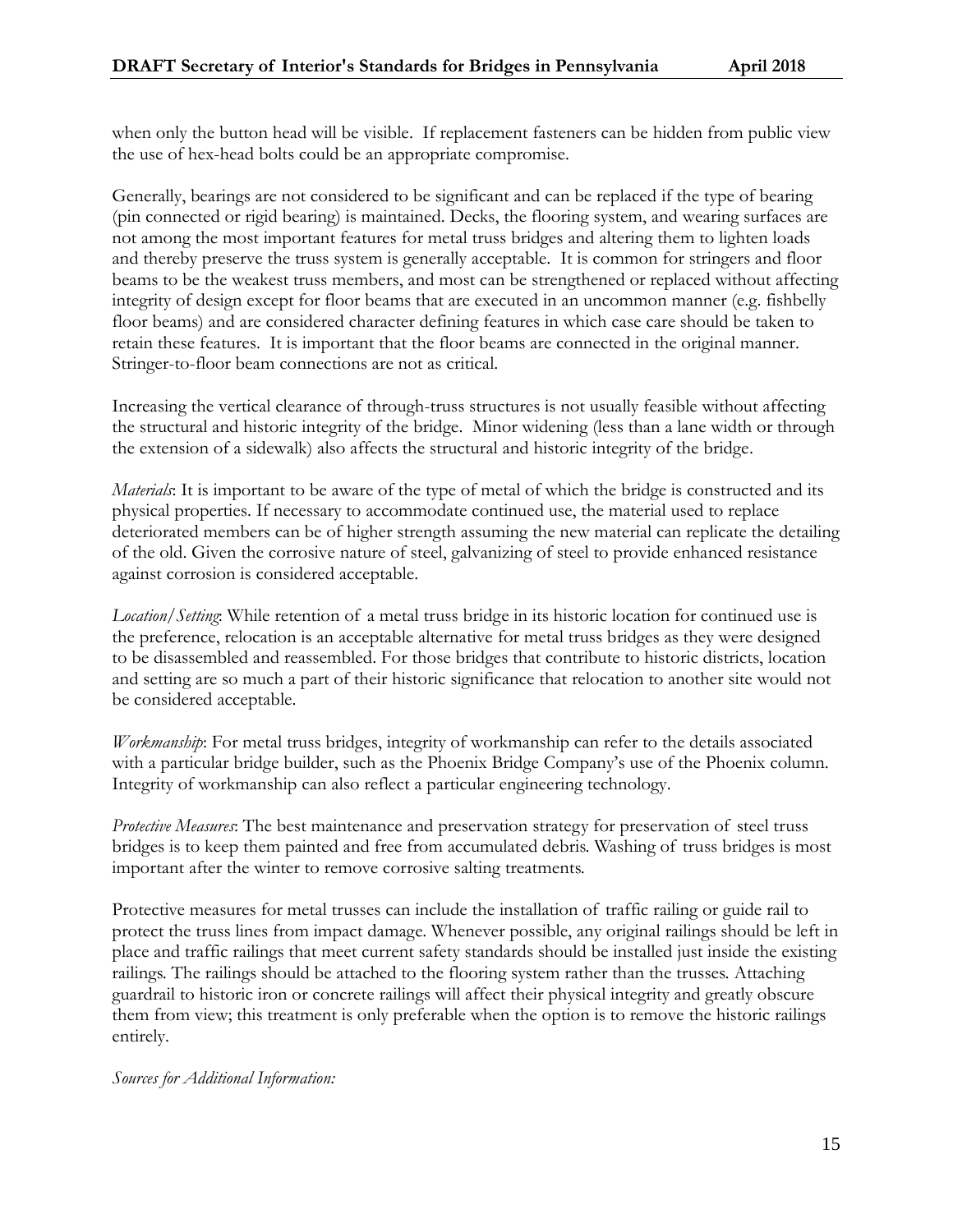PennDOT Historic Metal Truss Bridge Maintenance Manual, available at: [https://www.paprojectpath.org/docs/default-source/penndot-crm---general-documents/truss](https://www.paprojectpath.org/docs/default-source/penndot-crm---general-documents/truss-maintenance-manual-rev-2015-01-09-incorporated-epds-bomo-bqad-comments.pdf?sfvrsn=2)[maintenance-manual-rev-2015-01-09-incorporated-epds-bomo-bqad-comments.pdf?sfvrsn=2](https://www.paprojectpath.org/docs/default-source/penndot-crm---general-documents/truss-maintenance-manual-rev-2015-01-09-incorporated-epds-bomo-bqad-comments.pdf?sfvrsn=2)

Ohio Historic Bridge Preservation Manual, available at:

[http://www.dot.state.oh.us/Divisions/Planning/Environment/Cultural\\_Resources/HISTORIC\\_B](http://www.dot.state.oh.us/Divisions/Planning/Environment/Cultural_Resources/HISTORIC_BRIDGES/Documents/OhioHistoricBridgePreservationManual910.pdf) [RIDGES/Documents/OhioHistoricBridgePreservationManual910.pdf](http://www.dot.state.oh.us/Divisions/Planning/Environment/Cultural_Resources/HISTORIC_BRIDGES/Documents/OhioHistoricBridgePreservationManual910.pdf)

#### **Stone Arch Bridges**

The following information is condensed from the *PennDOT Stone Arch Bridge Maintenance Manual*.

Stone arch bridges are built using courses of local stone. The stone varies in form and can be rubble stone, squared course stone, and ashlar. The load is carried by the arch barrel. The outer rings of the barrel are generally composed of cut-and-matched, wedge-shaped stones called voussoirs. The voussoirs are held in place by the keystone. The spandrels are exterior walls that surround the arch barrel and act as retaining walls for fill material, which carries the roadway. The portions of the spandrel walls above the roadway are called the parapets. In most cases, flat stones known as coping top the parapets. On some bridges, a decorative band of stone work called the belt course or stringcourse differentiates between the spandrels and the parapets. Abutments and piers, substructure elements, absorb the thrust placed on the arch and transfer it to the ground. Wing walls are extensions of the abutments designed to retain side slope material from the approaches. The bridge's stones are bonded together by a cementitious mixture called mortar. Early mortars consisted of sand, lime, and water. After 1880, Portland cement was usually added to mortar mixes resulting in a more rigid and non-absorbing mortar.

*Character defining features*: The primary character defining features for stone arch bridges are the voussoirs, arch barrel(s), and the stone material, including the cut and the coursing or the way in which it was laid up. Secondary character defining features include parapet height and shape, spandrel walls, abutments, piers, and wing walls. Decorative elements, like coping, string courses or bridge plaques, are prominent aesthetic features that should be preserved, repaired, or replaced during rehabilitation.

The roadway surface and the fill material supporting the roadway are not considered character defining features. Replacement of these components to strengthen a bridge or improve its drainage does not adversely affect historic character.

*Design*: Arches are the main structural elements of the stone arch bridge, supporting the load and transferring the forces to the substructure elements. Failure of the arch means the structural failure of the bridge. Every effort should be made to preserve the material and workmanship of the arch ring and arch barrel.

Parapets are also one of the most frequently damaged parts of a stone bridge, primarily due to vehicle impact. Coping stones and or concrete caps are also frequently missing or damaged. If documentation of the appearance of the bridge exists, parapets should be rebuilt using original stones or stones of similar type, size, cut, color, and texture. While the preference is to rebuild the parapet using stone, if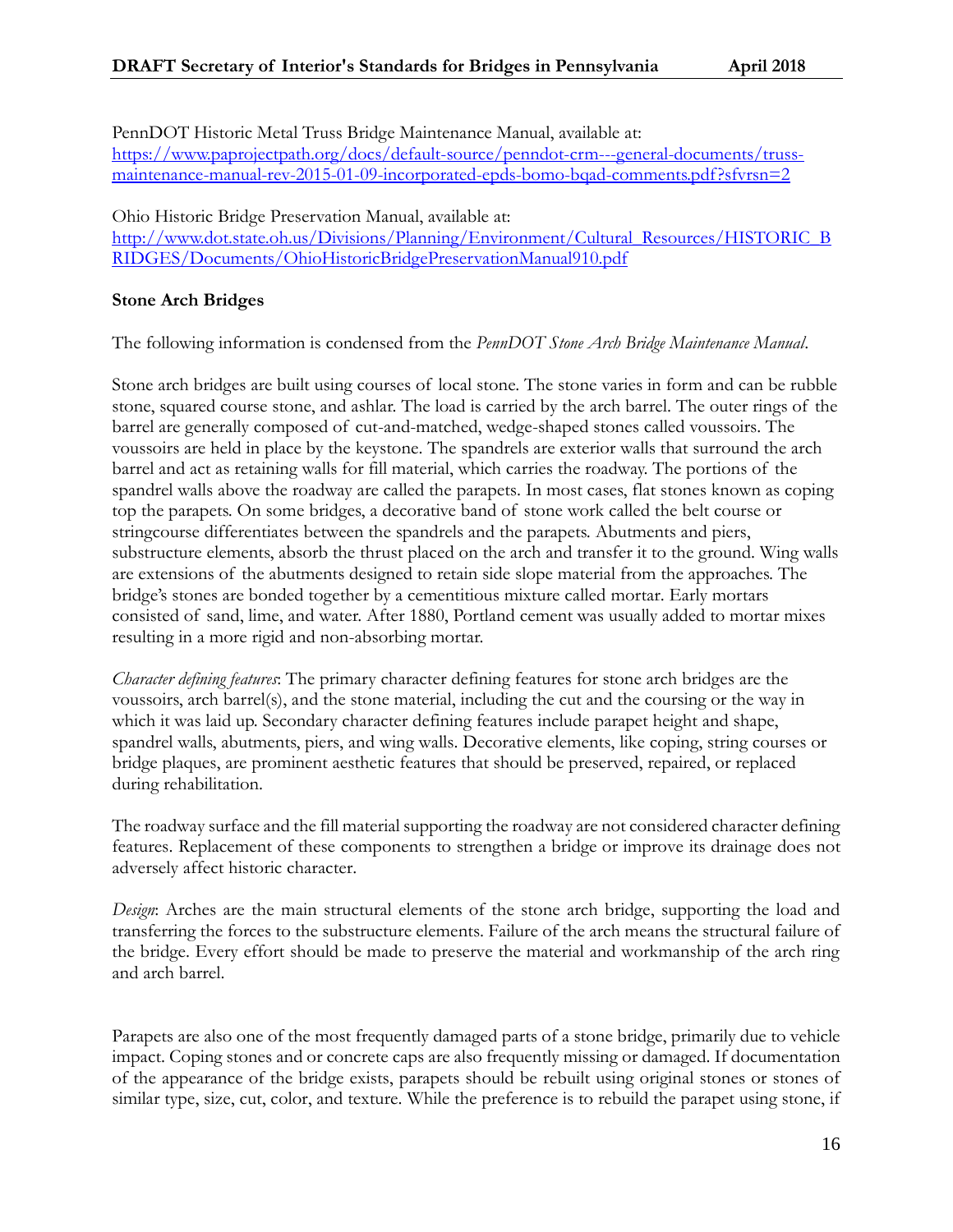necessary to meet engineering or safety standards, rebuilding the parapet walls using stone-faced reinforced concrete is an acceptable treatment. The stone facing should replicate the color, size, texture/finish, coursing, and cut of the stone on the rest of the bridge and should be applied to both the vehicle and steam sides of the parapets.

For spandrel walls that are severely bulging, out of plumb, or partially or completely collapsed, the rehabilitation should address the root causes of the problem as well as the basic wall repair. Correction of the problem often involves the replacement of fill and installation of drainage prior to the reconstruction of the spandrel wall. When rebuilding spandrel walls, care should be taken to use old and new stone in a random coursing pattern so there is no visual distinction between the original and new stone work.

*Materials*: There is great variety in building stone. Structural stone varies in content, color, structure, workability, strength, and durability. When rehabilitating historic stone arch bridges, the bridges should be repaired or replaced using the original stones, if possible. If it is not possible to use the original stones, the replacement stones should match the existing stones in type, size, texture/finish, and color. Stone in historic bridges typically came from a local or regional quarry, so the search for matching stone should begin with masonry supply dealers in the area. Architectural salvage yards may be another useful source. When possible, a mix of new and original stone should be used to ensure a proper blending of the new and the old. All stones should be clean, durable, properly quarried, and free from structural defects. Masonry should only be cleaned using the gentlest methods possible. The stones should be laid up in a similar coursing pattern to the original bridge. For stones that have experienced spalling or delamination, the stone should be removed and replaced using one of similar visual characteristics.

When treating historic stone arch bridges, repair or repointing of mortar is only necessary when there is evidence of deterioration (disintegrating mortar, cracks in the mortar joints, gaps between stones, or loose stones). Repointing should be limited to those portions of the bridge where deterioration is present; sound mortar that is well-bonded to the adjacent masonry should not be removed. Deteriorated mortar should be removed by hand raking the joints to avoid damage to stone. The new mortar should be compatible with historic mortar in terms of appearance (width, joint profile, color, and texture).

The composition of the mortar should be compatible with the type of stone used to construct the bridge. Mortars with high lime content also have the ability to re-seal small hairline cracks, provide greater prevention against rain penetration, and allow moisture that has penetrated the masonry to escape. However, they take longer to cure and reach full compressive strength. By contrast, mortar mixes containing high Portland cement ratios cure and reach full compressive strength quickly, but they lack the flexibility of lime-based mortars and tend to form hairline cracks as the mixture dries, which allows moisture to penetrate the structure.

The application of exterior coatings, such as shotcrete, are historically inappropriate treatments for repairing historic bridges that obscure historic materials and can also trap moisture. Rehabilitations of stone arch bridges should include removal the exterior coatings carefully using hand tools and small pneumatic-powered chipping hammers to expose but not damage the stone faces.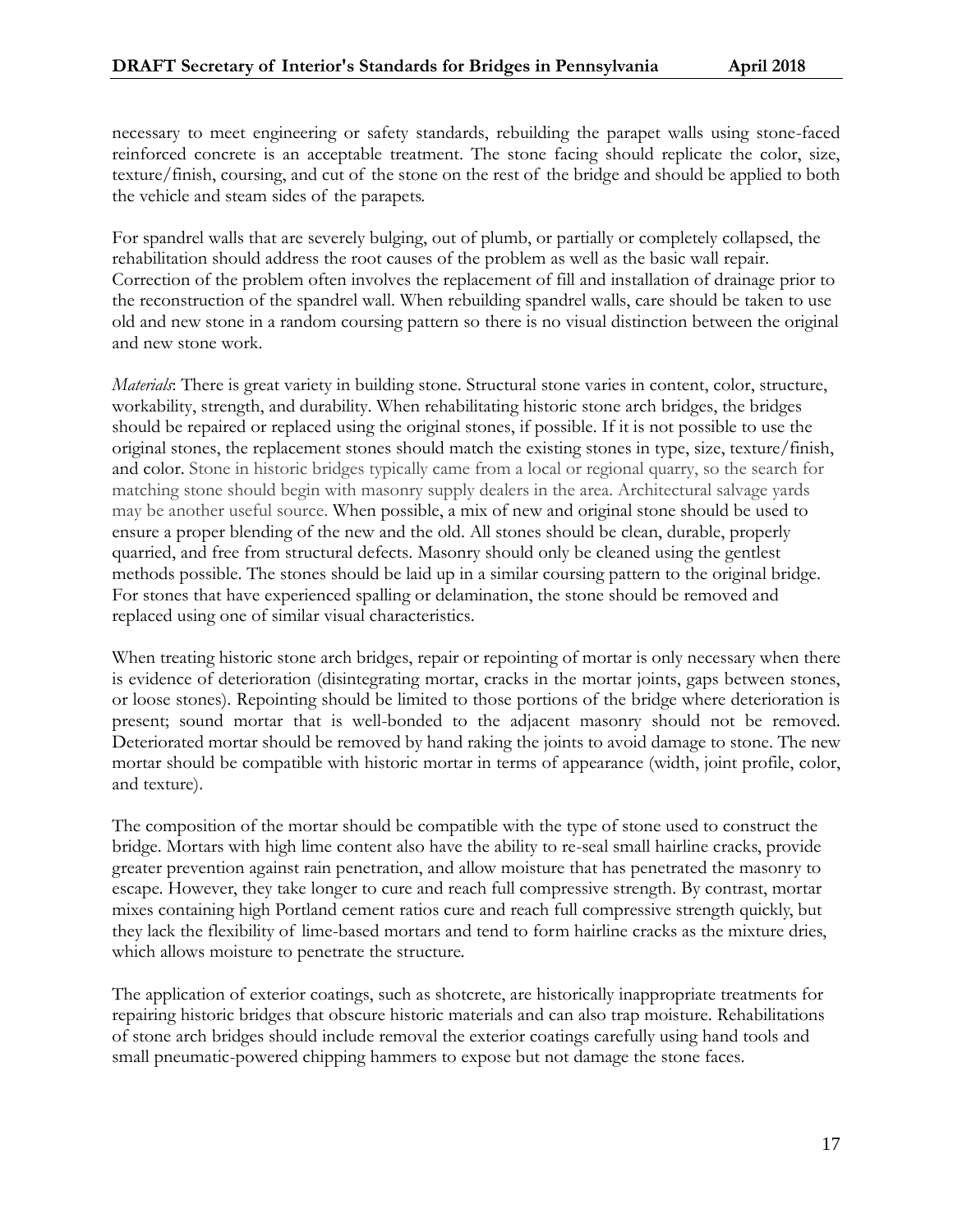*Workmanship*: Workmanship in stone arch bridges usually refers to the way in which the stone was faced prior to construction or to the coursing of the stone in the construction of the bridge. Examples of the most skilled masonry craftsmanship are found in the arrangements of voussoirs and keystone in the arch ring. Care should be taken to retain notable cut stone or placement of stones if any repairs are needed. The original treatment of the mortar (existing or documented previous conditions) should also be replicated.

*Protective Measures*: Among the most important protective measures for stone is protecting it from moisture. Appropriate treatments can include keeping the roadway and drains in good condition; removing vegetation and accumulated debris; and keeping mortar joints watertight. Maintaining a clear waterway by removing debris from the substructure and adding scour protection are other measures that should be implemented to ensure the longevity of the structure.

#### *Sources for Additional Information*:

Guidance - PennDOT Stone Arch Bridge Maintenance Manual available at: [https://www.paprojectpath.org/docs/penndot-crm---general-documents/stone-arch-bridge](https://www.paprojectpath.org/docs/penndot-crm---general-documents/stone-arch-bridge-maintenance-manual.pdf?sfvrsn=2)[maintenance-manual.pdf?sfvrsn=2](https://www.paprojectpath.org/docs/penndot-crm---general-documents/stone-arch-bridge-maintenance-manual.pdf?sfvrsn=2) 

Guidance - PennDOT Stone Arch Bridge District 6-0 Management Plan available at: [https://www.paprojectpath.org/docs/penndot-crm---general-documents/stone-arch-bridge](https://www.paprojectpath.org/docs/penndot-crm---general-documents/stone-arch-bridge-management-plan.pdf?sfvrsn=2)[management-plan.pdf?sfvrsn=2](https://www.paprojectpath.org/docs/penndot-crm---general-documents/stone-arch-bridge-management-plan.pdf?sfvrsn=2) 

*Preservation Brief 1: Assessing Cleaning and Water-Repellent Treatments* available at: <https://www.nps.gov/tps/how-to-preserve/briefs/1-cleaning-water-repellent.htm>

*Preservation Brief 2: Repointing Mortar Joint in Historic Masonry Buildings*, available at: [http://www.nps.gov/tps/how-to-preserve/briefs/2-repoint-mortar-joints.htm.](http://www.nps.gov/tps/how-to-preserve/briefs/2-repoint-mortar-joints.htm)

## **Concrete Bridges**

The development of concrete as a popular construction materials occurred about the same time as the rise of the use of steel. By itself, concrete can only work in compression but when reinforced with iron or steel bars, the elastic metals assume tensile stresses. Concrete bridges can be described as having an open spandrel or a solid or closed spandrel. In the open spandrel, loads are carried to the arch ribs by spandrel columns. Closed spandrel concrete arches are similar to stone arches wherein a barrel arch carries the loading and solid spandrel walls serve as retaining walls for the fill materials. Due to the moldability of concrete, other architectural and aesthetic elements were often incorporated into concrete bridges including but not limited to open spandrel arches, parapets with urn shaped balusters, solid parapets articulated with scored lines, overlooks, obelisks, light standards, and aesthetic surface treatments. In some cases, the stark appearance of the concrete surface was embellished using forms that imitated stone. Weathered finishes created using acid washes and other abrasives applied to newly poured concrete.

As a result of the City Beautiful Movement that began in the 1890s and the professionalization of public works departments, cities like Pittsburgh, Harrisburg, and Philadelphia moved to the forefront of American highway bridge building practice, both in terms of the application of new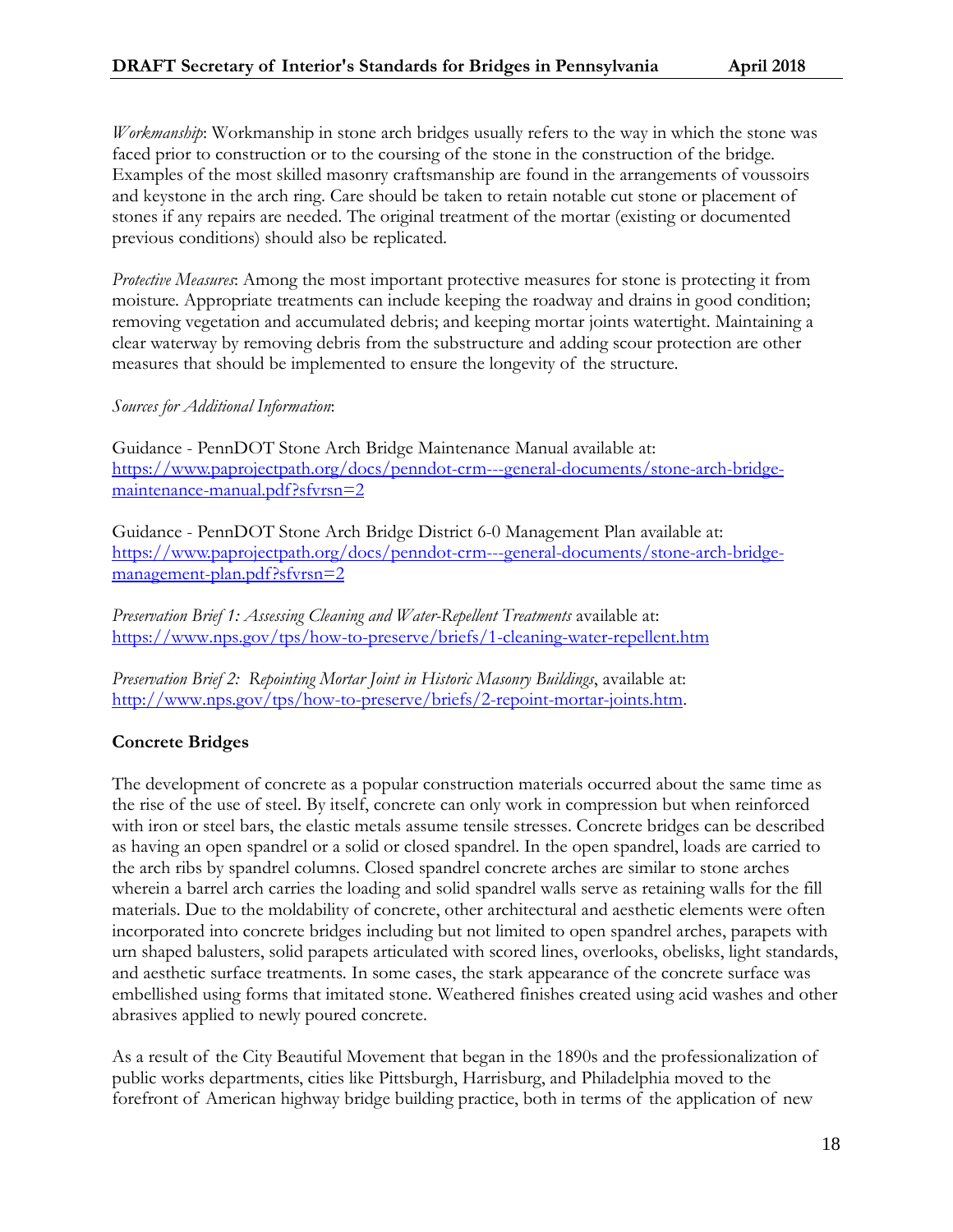materials, especially concrete and reinforced concrete, and emphasis on bridge aesthetics.

Late 1890s advancement in the understanding of steel reinforcing placement to accommodate tension and shear forces resulted in reinforced concrete being used more frequently for slab, T beams, and girder bridge types. The appropriateness of one bridge type over another was predicated on several factors, such as length of span, roadway profile, and economical use of steel. The rigid frame bridge, where the top member and the verticals are integral, was introduced in the 1920s, capable of spanning greater lengths than a slab bridge.

*Character Defining Features*: The primary character defining features of concrete bridges are the structural system (such as open or closed arch, t-beam, slabs, girders, rigid frame, and box beams). For concrete bridges designed with aesthetics in mind, decorative features can be considered among the primary character defining features that should be preserved, repaired, or replaced during rehabilitation. Secondary character defining features include abutments, piers, and wing walls.

Concrete bridges can be eligible as notable examples of specific types or designs. Additional information on the character defining features of specific concrete bridge types can be found in *A Historic Context for Common Bridge Types* (NCHRP 25-25) available at: [http://onlinepubs.trb.org/onlinepubs/archive/NotesDocs/25-25\(15\)\\_FR.pdf.](http://onlinepubs.trb.org/onlinepubs/archive/NotesDocs/25-25(15)_FR.pdf)

*Design*: The simplest measure that can be undertaken to increase capacity without affecting integrity of design is the removal of historic fill and the introduction of light weight fill, thereby decreasing the dead load of the bridge. The live load capacity may also be increased by the introduction of relieving slabs over the arch. Increasing the capacity of an arch bridge must be done in an unobtrusive manner and should preferably be performed internally to avoid any adverse visual effects.

[http://www.trb.org/NotesDocs/25-25\(15\)\\_FR.pdf](http://www.trb.org/NotesDocs/25-25(15)_FR.pdf) 

If there is a demonstrated need to increase the roadway width, concrete arch bridges can be widened using cantilevered decks. This requires removal of the existing railings which are often prominent visual elements on concrete bridges that may contribute to their significance. If the railings are a character defining feature, the original or existing railing design should be reproduced or serve as the point of reference for the design of new railings that conform to current design and safety guidelines.

For T beam and slab bridges because the deck is integral with the T beams and slabs, it is more difficult to increase the structural capacity of this bridge type. Generally, rehabilitation treatments are limited to repair of deteriorated material. Similarly, given the design of rigid frame and box bridges, where the abutments and slab are integral, it is difficult to increase the structural capacity of this bridge type. Non-structural solutions, such as load restrictions and making the bridge one lane, should also be considered.

*Materials*: Concrete and reinforced concrete deterioration may be caused by corrosion of the embedded steel and degradation of the concrete itself. While concrete typically protects the embedded steel, corrosion of the reinforcing members most often occurs when the steel is exposed to water or as a result of chemical corrosion brought on by penetration of deicing salts that reach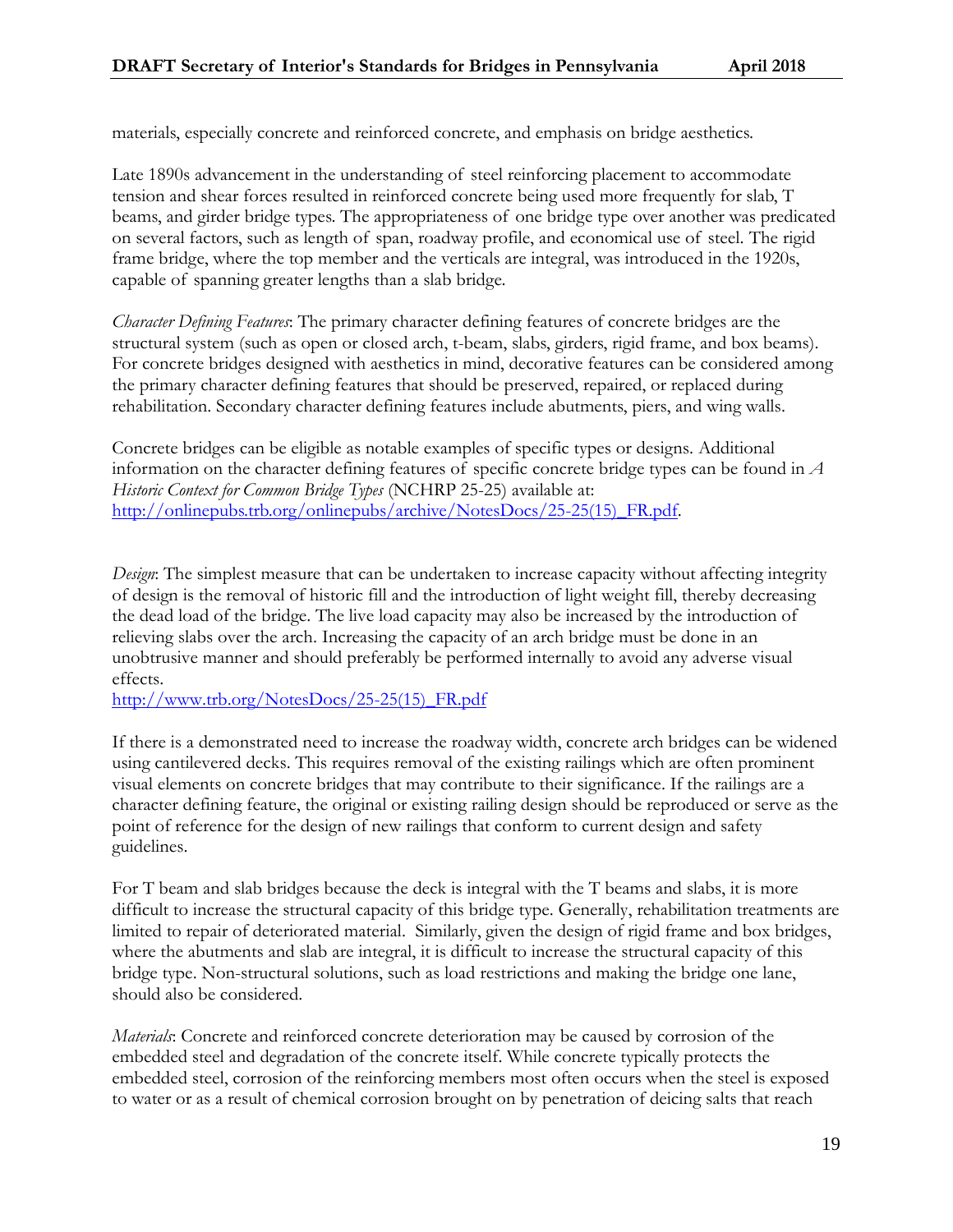steel members. The concrete used in older bridges is more porous than modern concrete, allowing moisture and chlorides to penetrate through the concrete to the reinforcing steel. When this happens, the corroded steel expands, causing the adjacent concrete to crack and spall. Carbonation, a reaction of concrete with the surface, is another problem, especially on older bridges where there is less concrete between the surface and the reinforcing steel. Other causes of damage to concrete can cyclic freezing, shrinkage and creep, and poor workmanship.

When determining whether rehabilitation of a historic concrete bridge is possible, it is necessary to consider the condition of the concrete and reinforcing steel alongside the size and scale of the bridge and significance. For example, it may be more feasible to rehabilitate a deteriorated open spandrel concrete bridge of significant length than a shorter T-beam structure. For certain bridge types, such as box beams, if the corrosion occurs in the steel members, then based on current technologies it is necessary to replace all of the box beams, resulting in a loss of the primary character defining feature of technologically significant box beam bridges.

When repairs of concrete are made, the new material should match the existing concrete as closely as possible, both visually and in terms of its physical properties. It is particularly important that the physical properties of the historic and new materials, including rates of thermal expansion, elasticity, and strength, are compatible so that the old and new material will bond well. The new material should be applied only to a properly prepared substrate where all deteriorated concrete has been removed to expose sound concrete**.** Corroded or lost reinforcing steel should be cleaned or replaced. Removal of concrete will typically extend beyond the level of the reinforcing steel so that the repair encapsulates the steel member and thus provides the necessary mechanical attachment for long-term durability. The use of test panels to determine color and finishing techniques should be prepared and allowed to cure completely before being evaluated. Visually speaking, the new material should match the existing in color, composition, and finish. This may require rubbing, staining, tinting, or pressure wash to achieve the "weathered" appearance.

*Workmanship*: Repairs should be carried out in a manner that reproduces original detailing like scoring or cornices/string courses or open parapets.

Protective Measures: Similar to stone, among the most important protective measures for concrete bridges is protection from moisture. Appropriate treatments can include keeping the decks, joints, and drains in good condition so that moisture and any deicing or marine salts are not allowed to penetrate the structure and cause corrosion in the internal reinforcing steel. Providing good waterproofing and proper drainage are also important measures for extending the longevity of concrete bridges.

#### *Sources for Additional Information*:

*Preservation Brief 2: Repointing Mortar Joint in Historic Masonry Buildings*, available at: [http://www.nps.gov/tps/how-to-preserve/briefs/2-repoint-mortar-joints.htm.](http://www.nps.gov/tps/how-to-preserve/briefs/2-repoint-mortar-joints.htm)

*Preservation Briefs 15: Preservation of Historic Concrete: Problems and General Approaches available at:* [http://www.nps.gov/tps/how-to-preserve/briefs/15-concrete.htmP](http://www.nps.gov/tps/how-to-preserve/briefs/15-concrete.htm)reservation Brief 15:

Ohio Historic Bridge Preservation Manual, available at: